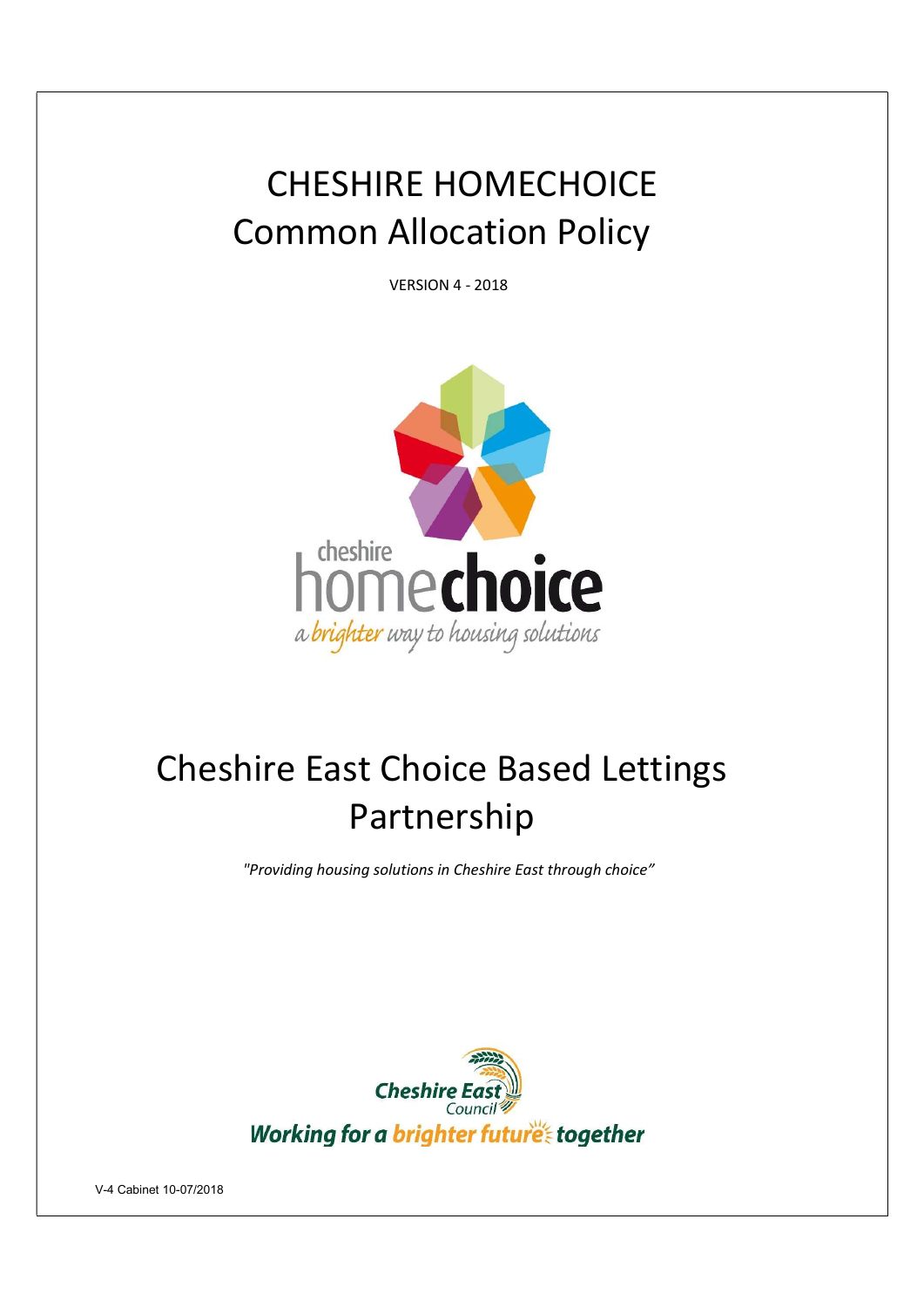| Contents                                                           | Page            |
|--------------------------------------------------------------------|-----------------|
| Section One - The Common Allocation Policy                         | 4               |
| Background                                                         | 4               |
| Our vision                                                         | 4               |
| Key aims and objectives                                            | 5               |
| <b>Equality and fairness</b>                                       | 5               |
|                                                                    |                 |
| Section Two - The Common Housing Register                          | $6\phantom{1}6$ |
|                                                                    |                 |
| Introduction                                                       | 6               |
| Who can apply                                                      | 6               |
| Eligibility                                                        | 6               |
| Age                                                                | 6               |
| Persons from abroad                                                | 6               |
| Joint applications                                                 | 7               |
| Multiple applications                                              | 7               |
| <b>Transferring tenants</b>                                        | 7               |
| Mutual exchanges                                                   | 7               |
| Applications from Elected Members, Board Members and employees     | 7               |
| How to apply                                                       | 8               |
| Advice, support and information                                    | 8               |
| Home visits                                                        | 8               |
| Changes in circumstances                                           | 8               |
| Housing Register Renewal                                           | 8               |
| Closed applications                                                | 9               |
| Deliberately Withholding information/providing false information   | 9               |
| Decisions                                                          | 9               |
| Reviews                                                            | 9               |
| Appeals                                                            | 10              |
| Cheshire Homechoice Panel                                          | 10              |
| Cheshire Homechoice Board                                          | 10              |
| Making a complaint                                                 | 10              |
|                                                                    |                 |
| Section Three - Assessing Housing Need                             | 11              |
| Reasonable preference groups                                       | 11              |
| <b>Priority Band assessment</b>                                    | 11              |
| <b>Housing Needs Assessment</b>                                    | 12              |
| Homelessness prevention and relief                                 | 12              |
| Owed a full housing duty                                           | 12              |
| Under a homelessness relief duty and accommodated                  | 12              |
| Under a prevention or relief duty and likely to qualify for TA     | 13              |
| Under a prevention or relief duty and NOT likely to qualify for TA | 13              |
| Homeless or at risk of homelessness but not under a CEC duty       | 13              |
| Unable to occupy current accommodation                             | 13              |
| Armed forces personnel                                             | 13              |
|                                                                    |                 |
| Downsizing                                                         | 13              |
| Living in unsanitary conditions                                    | 14              |
| Households in supported accommodation                              | 14              |
| Urgent housing need                                                | 14              |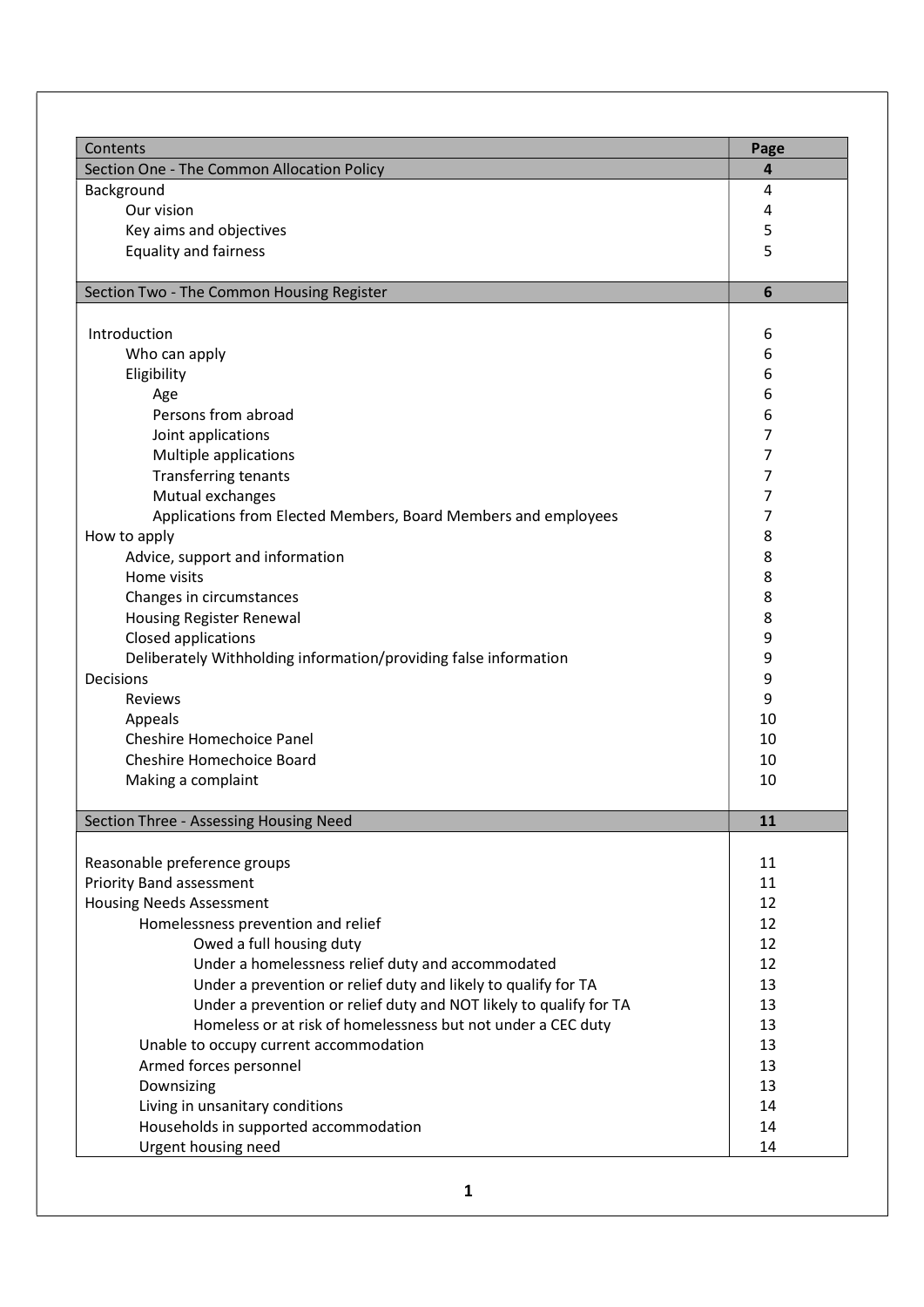| Appendix 1                                                            | 25 |
|-----------------------------------------------------------------------|----|
| Future development of the scheme                                      | 24 |
| Nominations                                                           | 24 |
| Direct lets                                                           | 23 |
| Feedback on results                                                   | 23 |
| Viewing properties and receiving offers                               | 23 |
| Capital limits and income checks                                      | 22 |
| Houses to children                                                    | 22 |
| Local lettings                                                        | 22 |
| Multiple unit allocation                                              | 22 |
| New build priority - new build lettings                               | 22 |
| Community connection - rural lettings                                 | 21 |
| Properties with adaptations                                           | 21 |
| Shortlisting out of band order                                        | 20 |
| Short-listing & tenant selection                                      | 20 |
| Bidding control - Homelessness & prevention                           | 19 |
| Support for vulnerable applicants                                     | 19 |
| No bids or suitable applicants                                        | 19 |
| <b>Bidding</b>                                                        | 19 |
| Affordable housing developments                                       | 19 |
| Extra care housing                                                    | 19 |
| Advertising properties                                                | 18 |
|                                                                       |    |
| Section Four - Advertising, Bidding, Short-listing & Tenant Selection | 18 |
| Local connection                                                      | 16 |
| Reduced preference                                                    | 16 |
| Households with children or pregnant women                            | 16 |
| Housing impact on a households welfare                                | 16 |
| Housing impact on a medical condition                                 | 16 |
| Under occupation                                                      | 15 |
| Definition of lacking secure tenure                                   | 15 |
| Overcrowding                                                          | 15 |
| Care Leavers                                                          | 15 |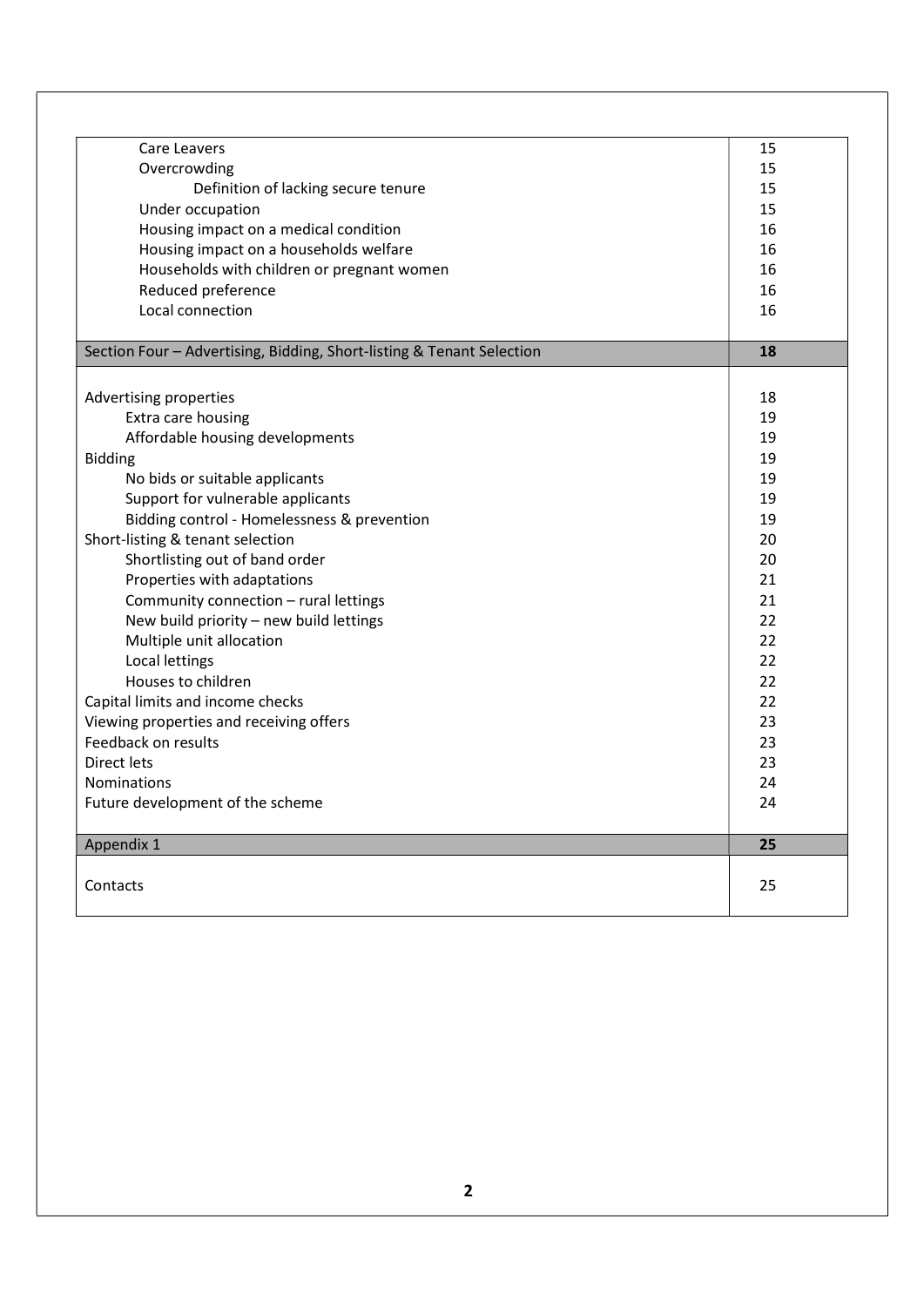# SECTION ONE THE COMMON ALLOCATION POLICY

## Background

In 2010 Cheshire East Council launched their choice based lettings partnership with the aim of developing a common allocation policy, a common housing register and a choice based lettings scheme. The following organisations are members of the Partnership:

- Cheshire East Council
- Plus Dane Group
- Peaks & Plains Housing Trust
- The Guinness Partnership

The Partnership "Cheshire Homechoice" use a system of advertising properties and expressions of interest (bids) alongside this Common Allocations Policy to determine how properties are allocated.

In addition to the partners the following organisations advertise 100% of their available homes in Cheshire East with Cheshire Homechoice:

| Great places                     | Jigsaw<br>٠                                           |
|----------------------------------|-------------------------------------------------------|
| Muir                             | Honeycomb Group                                       |
| Riverside                        | <b>Staffordshire Housing Association</b><br>$\bullet$ |
| Halton                           | Regenda<br>٠                                          |
| <b>Your Housing</b><br>$\bullet$ | Weaver Vale<br>$\bullet$                              |
| Onward<br>$\bullet$              | Sage Housing                                          |
| Southway Homes                   | Arcon                                                 |
| One Vision Housing<br>$\bullet$  | <b>Trafford Housing Trust</b>                         |
| Southway Homes                   |                                                       |

Further to these, a small number of providers advertise a proportion of their available homes with Cheshire Homechoice:

| Sanctuary                    | Johnnie Johnson                    |
|------------------------------|------------------------------------|
| Places for People            | Anchor                             |
| Torus Homes                  | Magenta Living                     |
| Livy Housing Group           | Legal and General Affordable Homes |
| <b>Clarion Housing Group</b> |                                    |

This policy is subject to periodic review. Reviews to date include:

- $\bullet$  2012 Version 2
- $\bullet$  2015 Version 3
- $\bullet$  2018 Version 4

This document is version 4

# Our vision

"Providing housing solutions in Cheshire East through choice ".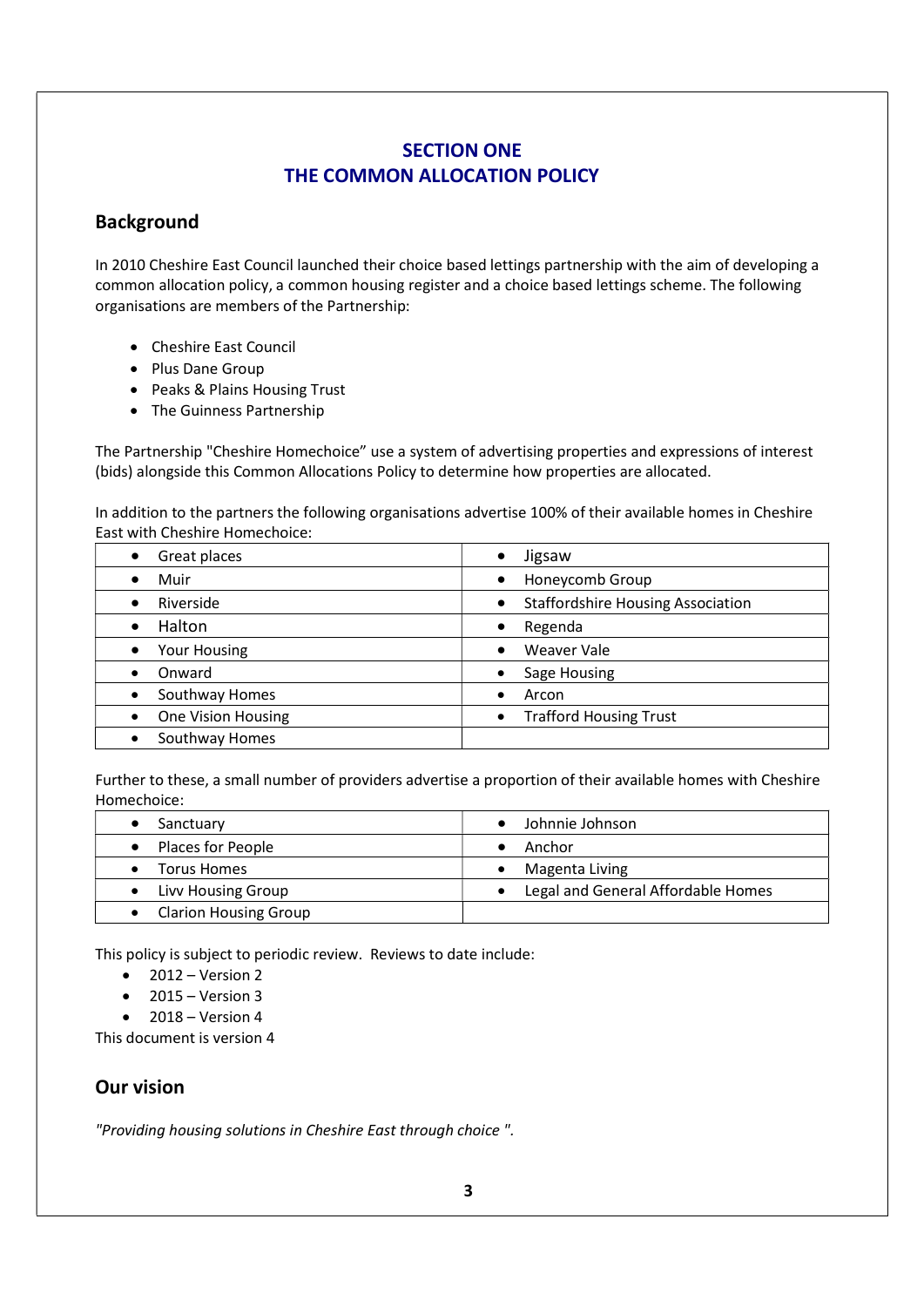# Key aims and objectives

The overall aim of the policy is to ensure that all social/ affordable housing is allocated fairly and objectively to those in the greatest housing need, having regard to any legislative requirements and Codes of Guidance issued by the Department of Levelling up Housing and Communities (DLUHC).

This policy has been developed with a view to meeting the following principles and key objectives:

- To operate a choice-based lettings system which is simple; easy to understand; transparent; open and fair
- To operate an allocations system that offers realistic, informed choice for all
- To improve mobility within Cheshire East
- To encourage balanced and sustainable communities
- To ensure that every application is dealt with fairly and consistently irrespective of race, disability, gender, sexual orientation, religion and belief, and age
- To give adequate priority to applicants who fall within the "Reasonable Preference" categories
- To give adequate priority to prevent homelessness whilst maintaining a balance between the needs of the homeless and other applicants in housing need
- To empower applicants by giving them more opportunity to express choice and preferences about where they want to live whilst having regard to the availability of housing resources and the high demand for housing
- To assist those applicants who are vulnerable to access the service.

# Equality and fairness

Cheshire Homechoice will ensure its policies, procedures and practices are non-discriminatory and will promote equal opportunities by preventing and eliminating discrimination on the grounds of race, disability, gender (Inc. reassignment), sexual orientation, pregnancy/ maternity, religion/ belief, and age. The scheme will be accessible, responsive, and sensitive to the diverse needs of individuals.

The impact of the policy will be monitored, to ensure that it promotes equality of opportunity to individuals and minority groups. To achieve this, all applicants will be asked to provide relevant information when they apply to join the register.

Cheshire Homechoice will ensure all potential applicants have equality of information about the service and equal opportunity to apply, bid for and receive offers of accommodation. We will:

- Advertise the service widely in a variety of accessible media
- Provide practical assistance to those who may have difficulty in understanding the requirements of the system
- Provide practical assistance, where the applicant may have difficulty completing an application
- Provide tailored assistance to those who may have difficulty in bidding for properties.
- Monitor the profile of those who are applying and placing bids to ensure that minority and hard to reach groups are actively engaged in the service.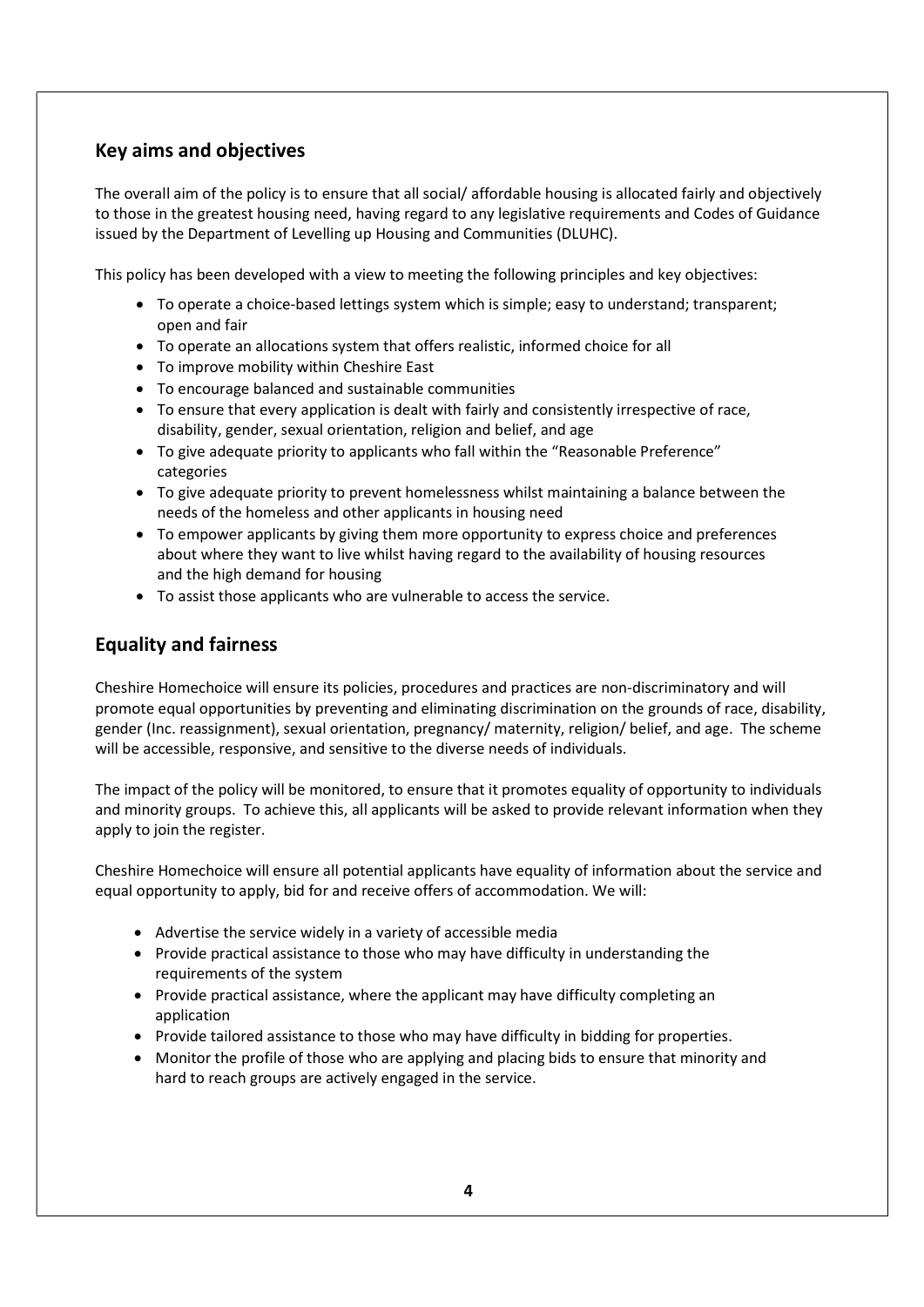# SECTION TWO THE COMMON HOUSING REGISTER

## Introduction

The Common Housing Register is a single list of all applicants for housing across Cheshire East. It includes new applicants and existing tenants wishing to transfer. Applicants who apply to join the Register need only apply once to be considered for vacancies across the whole of the Cheshire East borough.

## Who can apply?

The register is open to all apart from those who are ineligible due to immigration status or classed as nonqualifying due to unacceptable behaviour as defined in the following sections.

## Eligibility

## Age

Anyone age 16 or over can apply to have their housing need registered, however tenancies are usually only offered to people of 18 years of age and over.

### Persons from Abroad

A person (defined by s13 (2) of the Asylum and Immigration act 1996 ) may not be allocated accommodation under Part 6 if he or she is a person from abroad who is ineligible for an allocation under section 160ZA of the 1996 Act. There are two categories for the purposes of s.160ZA:

(i) a person subject to immigration control - such a person is not eligible for an allocation of accommodation unless he or she comes within a class prescribed in regulations made by the Secretary of State (s.160ZA(2)),and,

(ii) a person from abroad other than a person subject to immigration control - regulations may provide for other descriptions of persons from abroad who, although not subject to immigration control, are to be treated as ineligible for an allocation of accommodation (s.160ZA(4)).

All allocations made by Cheshire Homechoice will be made in accordance with the most current legislation, considering any qualifying rights to reside or immigration control limitations.

### Unacceptable behaviour

Under s.160ZA of the Housing Act 1996, any applicant (or a member of their household) who is guilty of unacceptable behaviour serious enough to make him/her unsuitable to be a tenant, will be classed as nonqualifying for an allocation. In most circumstances this means anti-social behaviour or significant/persistent rent arrears.

### Joint applications

In Line with s.160ZA of the Housing Act 1996, a joint application will not be accepted from two or more people if any one of them is a person from abroad who is ineligible. However, where two or more people apply and one of them is eligible an application will be accepted from the person who is eligible, as a sole applicant.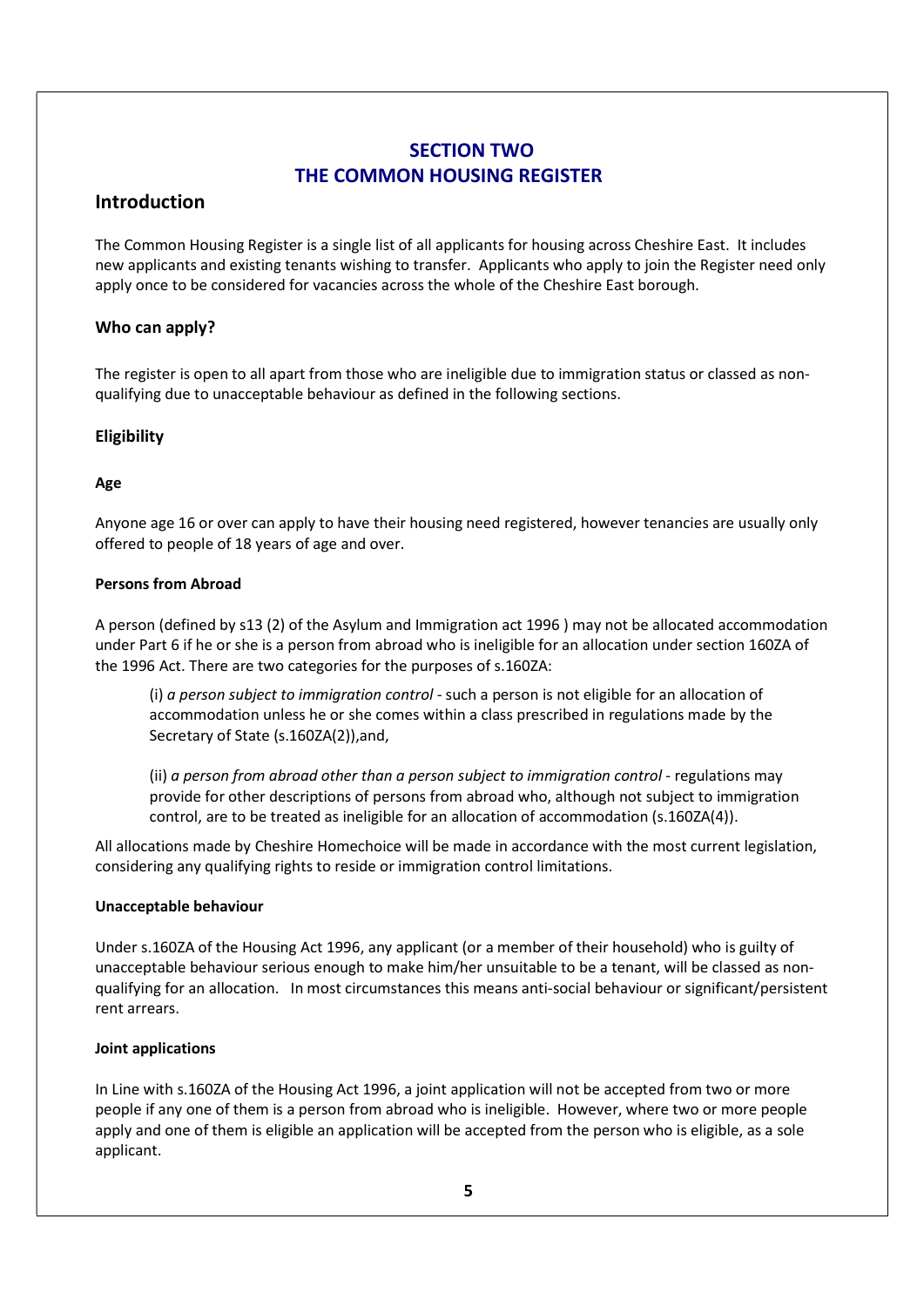#### Multiple applications

Multiple applications will not be allowed. If multiple applications do exist, the application which is a most accurate reflection of the applicant's circumstances will be kept open. Any other applications will be cancelled.

#### Transfers/ Existing tenants of social landlords

Any tenants of social landlords (registered providers) in the first 12 months of their tenancy will be excluded from registering for a move unless they can evidence an urgent need to move or significant risk of harm.

Tenants of social landlords will be permitted to register after the first 12 months of their tenancy however to be considered for an alternative tenancy from their existing landlord they will have to meet the transfer criteria outlined by their landlord.

Common reasons for tenants being overlooked are:

- Rent arrears
- Poor property condition
- A poorly maintained garden

Moves to other landlords will be considered in alignment with general lettings criteria.

#### Mutual exchanges

Mutual exchanges are advertised outside of Homechoice, through the registered providers own channels and will be dealt with outside the policy. A link to relevant websites will be provided on the Cheshire Homechoice website or details of the scheme can be sent to applicants on request.

#### Applications from Elected Members, Board Members and Employees

Applications can be accepted from employees, elected members, board members and their close relatives. Applicants must disclose any such relationship at the time of application.

### How to apply

An application can be made by completing a Cheshire Homechoice application form online and providing the information requested. The registration of an application may be delayed or cancelled if the information requested is not provided.

The purpose of the Cheshire Homechoice application is to correctly identify the housing priority for each applicant, which is expressed as a Priority Band. Once an application has been registered applicants will be notified of their:

- Date of registration
- Priority band assessment
- Priority date
- Application reference number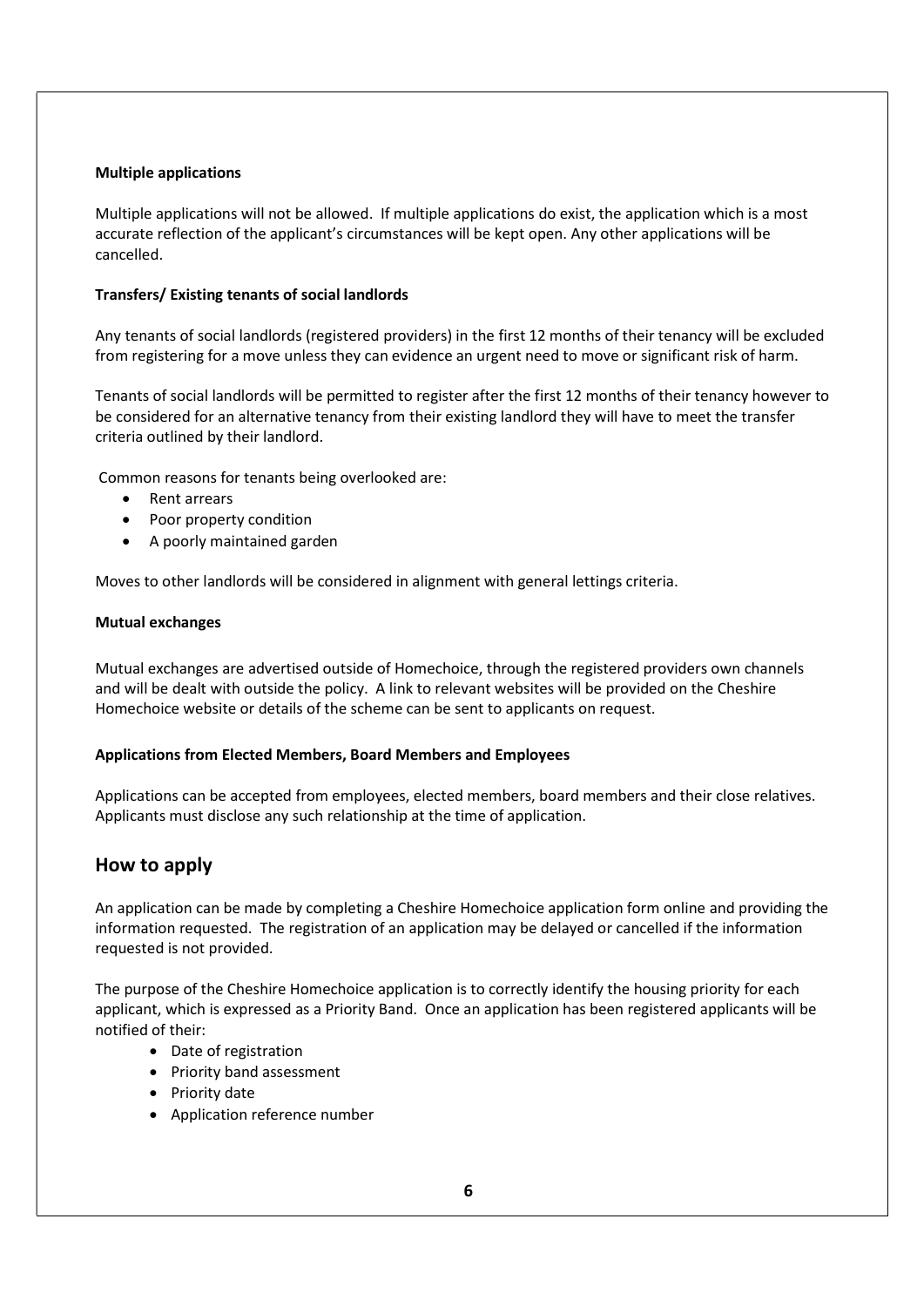#### Advice, information and support

Advice will be provided by Cheshire East Council; information will be available online or on request in other formats and support in accessing the service will be provided to a bespoke level, on request. Where a household contains the victim of Domestic Abuse the partnership recognises and will ensure access is provided to specialist domestic abuse support services.

### Home visits

Home visits may be carried out to assess some applications where appropriate.

#### Changes in circumstances

Applicants who move to a new address or whose circumstances change after they have been accepted onto the Housing Register (e.g., someone joining or leaving their household) should immediately contact the Cheshire Homechoice Team at Cheshire East to notify them of the change. A new application may be required.

Cheshire Homechoice reserves the right to reconsider an applicant's priority band assessment on the grounds of change of circumstances at any time until an offer of accommodation has been accepted and a tenancy agreement signed.

If an applicant's circumstances have changed prior to the allocation of a property and records held by Cheshire Homechoice have not been updated the partners reserve the right to overlook an applicant's bid or to revoke an offer. It is an applicant's responsibility to keep Cheshire Homechoice updated with any circumstances relating to housing.

### Housing register renewal

Applicants must keep their application details up to date and place bids on adverts for properties that meet their requirements. Cheshire Homechoice reserves the right to close inactive applications. At a minimum of annually, Cheshire Homechoice will require applicants to renew and update their application. If applicants wish to remain on the register, they must contact Cheshire Homechoice within 28 days. Providing none of the housing circumstances have changed and the previous assessment remains valid the application will be re-opened promptly and the previous priority of the application will remain unaffected. Where circumstances have changed an application will be re-assessed in accordance with this policy.

In Bands A & B there will be more regular monitoring and reviews; Cheshire Homechoice will encourage applicants in all Bands to keep their details current and will contact applicants regularly to ensure we hold current and relevant information.

### Closed applications

Applications will be closed in the following circumstances:

- A request has been received from the applicant (or their advocate)
- The applicant has accepted a tenancy as a sole or joint tenant
- The applicant has bought a property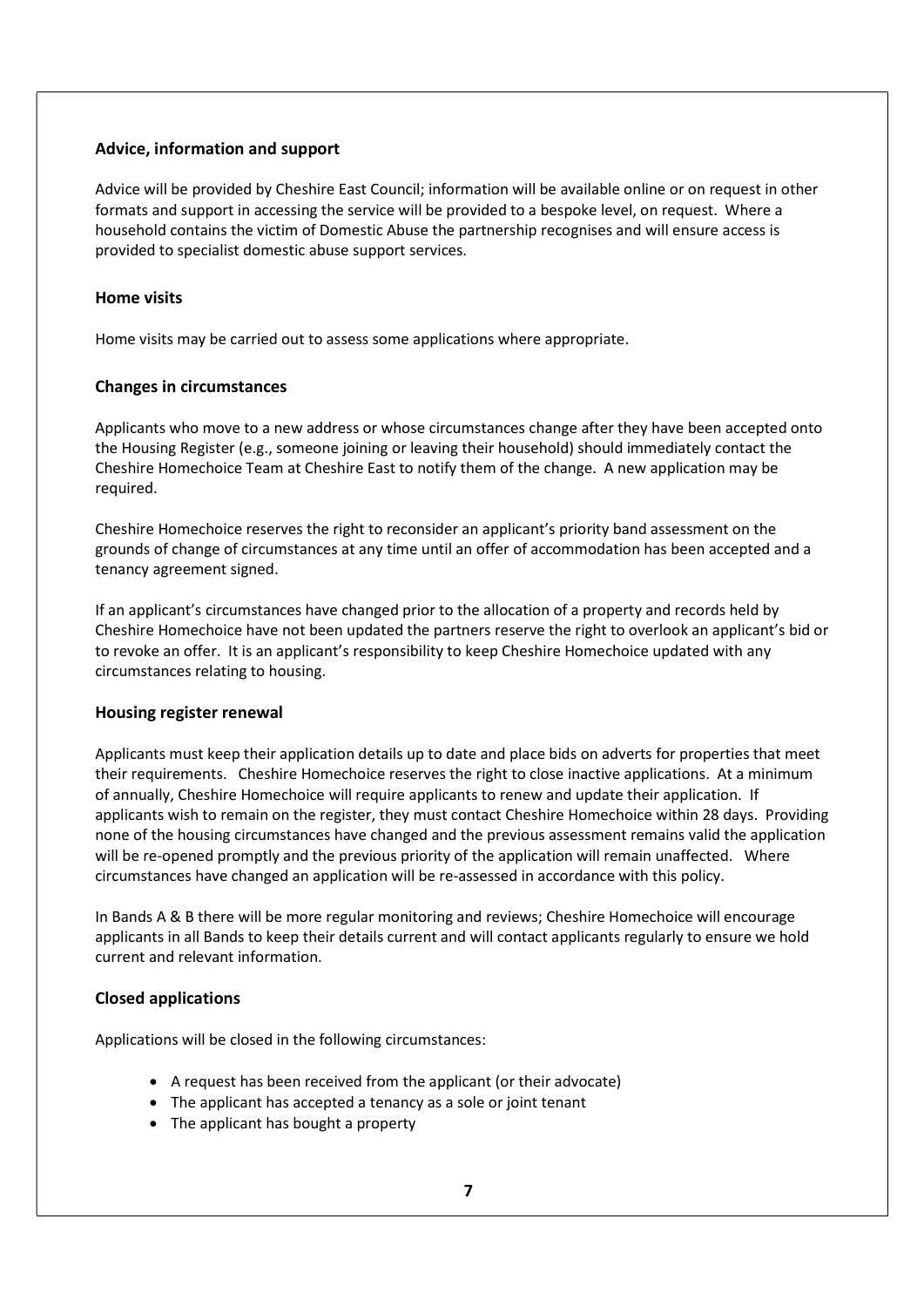- Notification has been received from an executor or personal representative that the applicant is deceased, and s/he was the sole applicant
- It is discovered that the applicant has given false or misleading information in their application
- Information is obtained that gives reason to believe that the applicant is no longer eligible
- If a response to correspondence is not received within 10 working days (2 weeks)

Applicants can request an explanation of the reason/s for their application closure and can request a review of the decision (see Reviews and Appeals).

If the applicant makes a request to reopen their application within 20 working days (4 weeks) of it being closed it will be reopened (where eligible) and receive the original assessment of Band and priority date provided no relevant circumstances have changed.

#### Deliberately withholding information or providing false information

Legal action could be taken against any applicant who provides false information when applying for housing (including a fine of up to £5,000). Under Section 171 of the Housing Act 1996 it is an offence to:

- Deliberately provide false information; or
- Deliberately withhold information that should have been given

Where an applicant has been found guilty of making a fraudulent applicant, they will automatically have their application closed as above. Possession proceedings can be instigated if a tenancy was obtained by giving false information and the tenant may be classed as non-qualifying for the Housing Register

## **Decisions**

#### Reviews

Applicants have the right to request a review against decisions made in the allocation process. These include:

- A decision to reduce preference
- A decision to overlook a bid on a shortlist
- A decision about the priority band assessment
- A decision about eligibility to make an application
- A decision to close an application

The applicant's request for a review of the decision should be made in writing within 20 working days (4 weeks) of the original decision being made with supporting evidence why they require a review of the original decision.

An independent officer from Cheshire Homechoice will carry out reviews. The officer will not have been involved in the original decision. The officer will consider the evidence provided and decide whether to overturn or support the original decision. The applicant will be informed in writing of the decision within 20 working days (4 weeks) of receipt of the request for a review. The reply will contain the decision made, the reasons for the decision and the facts considered when making the decision.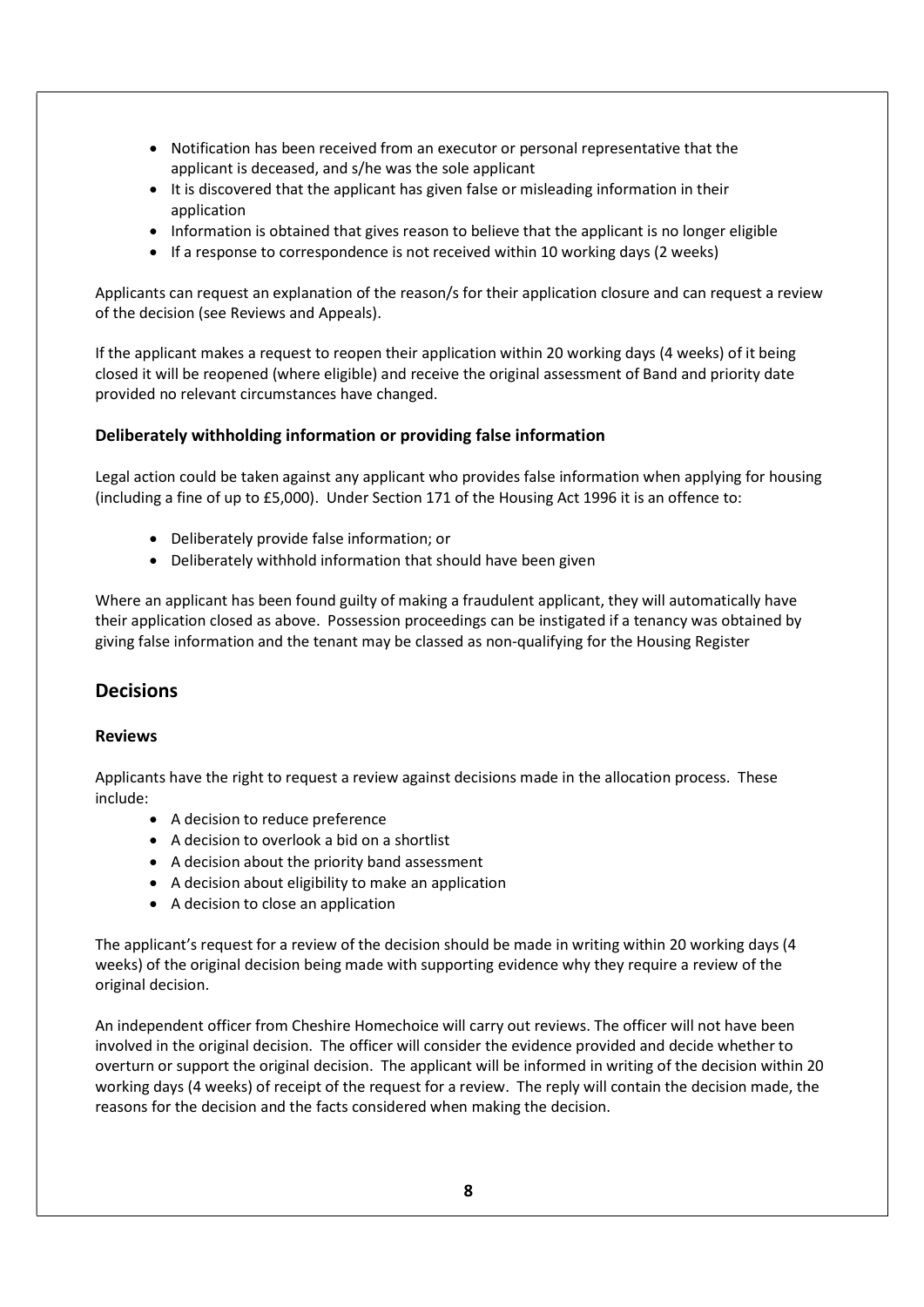#### Appeals

If the applicant is not satisfied with the decision made by a reviewing officer, they can request the Cheshire Homechoice Panel (see below), review the evidence provided and review the decision. Applicants will need to do this in writing within 20 working days (4 weeks) of the review letter being sent. The Cheshire Homechoice Panel will have 40 working days (8 weeks) in which to review the supporting evidence and respond in writing to the applicant of the decision made.

#### Cheshire Homechoice Panel

Cheshire Homechoice is committed to equality of opportunities and therefore will monitor all processes robustly to ensure that there is open and fair access to social/ affordable housing and to ensure allocations of accommodation are made to those in the greatest housing need. This will be done through the Cheshire Homechoice Panel. Operational managers from all Cheshire Homechoice partners will attend the panel on a regular basis to make decisions on, and monitor the following:

- Reviews of decisions
- Customer satisfaction/complaint levels
- Accessibility for vulnerable groups
- Reduced preference applicants
- Ineligible or unqualified applicants
- Allocations to ensure they have been carried out fairly and transparently and in line with this Policy
- The number of direct/management lets and the reasons they were made
- Refusal of offers
- Community, new build, and local lettings to ensure that need is being met

#### Cheshire Homechoice Board

Future developments and alterations to this Common Allocation Policy, or the overall scheme, will be decided by the Cheshire Homechoice board, which consists of strategic managers from each of the participating organisations.

#### Making a complaint

If an applicant wishes to make a complaint, they should contact Cheshire East to be informed to which partner the complaint should be directed and advise them of the partner's complaint procedure.

All applicants who make a complaint will be treated fairly and objectively. A reply to any complaint received will be delivered within the timescales set out in each partner organisation's complaints policy. Copies of these can be obtained from the individual partners (see Appendix 1)

If the applicant has gone through the complaints procedure and remains dissatisfied, they can write to the Housing Ombudsman or the Local Government Ombudsman or apply for a judicial review.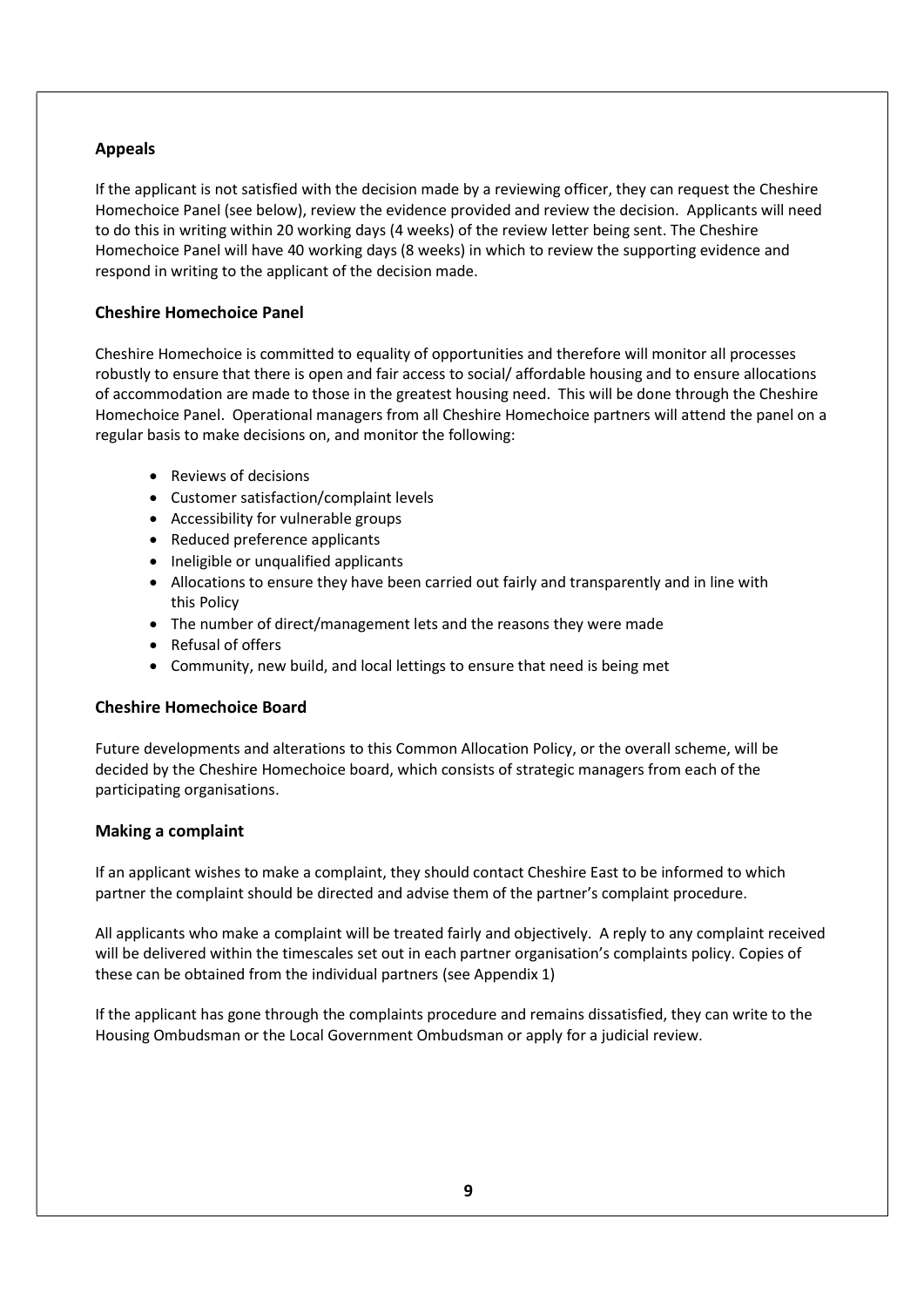# SECTION THREE ASSESSING HOUSING NEED

## Reasonable preference groups

All qualifying applications will be assessed under this policy, to ensure that those in greatest housing need are given preference for an allocation of accommodation. Cheshire Homechoice gives reasonable preference to applicants as set out in section 166A(3) of the Housing Act 1996 (as amended by the Homelessness Act 2002 and the Homelessness Reduction Act 2017). These are:

- People who are homeless including those who are intentionally homeless and those who are not in priority need.
- People who are owed a duty by a local authority under section 190(2), 193(2), (189b) or 195(2) of the 1996 Act (or under section 65(2) or 68(2) of the Housing Act 1985) or who are occupying accommodation secured by any housing authority under s.192(3)
- People occupying unsanitary or overcrowded housing or otherwise living in unsatisfactory housing conditions
- People who need to move on medical or welfare grounds, including grounds relating to disability
- People who need to move to a particular locality in the district of the housing authority, where failure to meet that need would cause hardship (to themselves or to others)

In addition, section 166 A (3) gives local authorities the power to frame their allocation schemes to give additional preference to particular descriptions of applicants who fall within the reasonable preference categories and who have particularly urgent housing needs.

To ensure that local priorities are met, the scheme may provide for other factors, other than those set out in section (2) of the Housing Act 1996, in determining which categories of applicants are to be given preference for an allocation of accommodation within the scheme, providing they do not dominate the scheme over those listed in the statutory preference categories listed in section 166A (3)

# Priority band assessment

### Band A

- Under a homeless relief duty and accommodated by Cheshire East Council
- Unable to occupy their current accommodation
- Armed forces personnel with a housing need and serious disability
- Owed a full homeless duty by Cheshire East Council

### Band B

- Under a Cheshire East Council homeless prevention or relief duty and likely to qualify for an allocation of emergency accommodation
- Downsizing
- Living in unsanitary conditions
- In supported accommodation and ready to move on
- Urgent housing need
- Care Leavers or armed forces personnel with additional housing need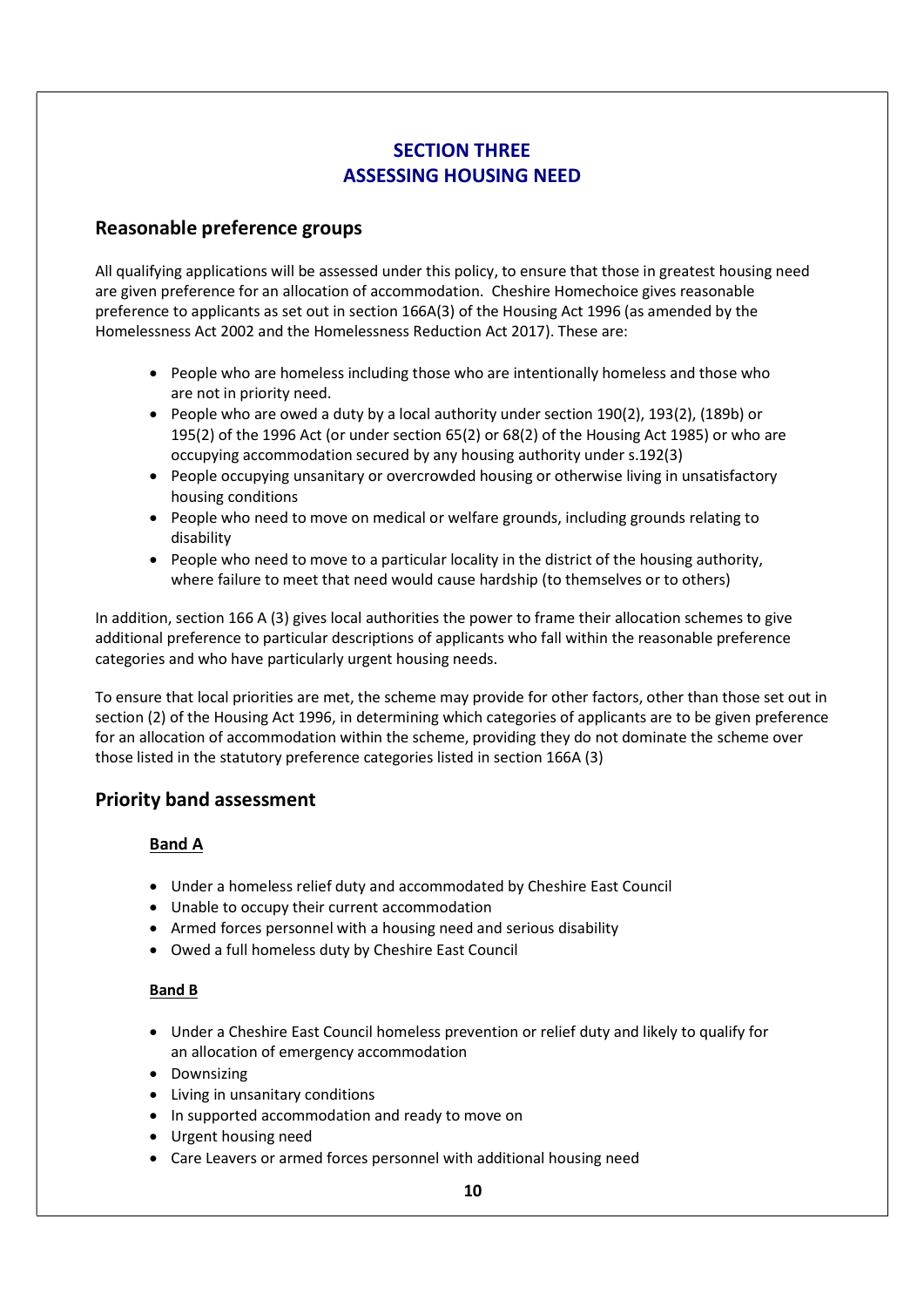#### Band C+

- Under a Cheshire East Council homeless prevention or relief duty and NOT likely to qualify for an allocation of emergency accommodation
- Overcrowded, without secure tenure
- Housing is impacting on a medical condition, without secure tenure
- Housing is impacting on welfare, without secure tenure
- Homeless or at risk of homeless but not under Cheshire East Council duty

#### Band C

- Overcrowded, with security of tenure
- Tenants of registered providers whom under occupy a property in Cheshire East
- Housing is impacting on a medical condition, with security of tenure
- Housing is impacting on welfare, with security of tenure

#### Band D

 Do not meet any of the reasonable preference criteria and/or are otherwise adequately housed

#### Band E

• Reduced preference

## Housing needs assessment

Housing need is not cumulative. The housing needs assessment will take account of all household circumstances and the highest priority circumstance will determine the priority Band.

### Homelessness Prevention & Relief

#### Owed a full homeless duty by Cheshire East Council

The Local Authority has a legal duty under Part VII of the Housing Act 1996 (as amended by the Homelessness Act 2002) to ensure that homeless Households owed a full housing duty by Cheshire East Council under s.193C (4) are provided with suitable accommodation. Homeless Households to whom the full duty is owed will be placed in Band A.

Households awarded this priority under the scheme should receive an offer of an allocation within a short period of time, therefore the priority awarded on the grounds of homelessness will only be permitted for a limited period and subject to bidding control or direct offers.

#### Under a homeless relief duty and accommodated by Cheshire East Council

Customers who have been assessed as qualifying for the Homelessness Relief Duty s.189(b)(2), in accordance with the Homelessness Reduction Act 2017, and have been place in emergency accommodation by Cheshire East Council will qualify for band A priority. This priority will be time limited and subject to bidding controls or direct offers.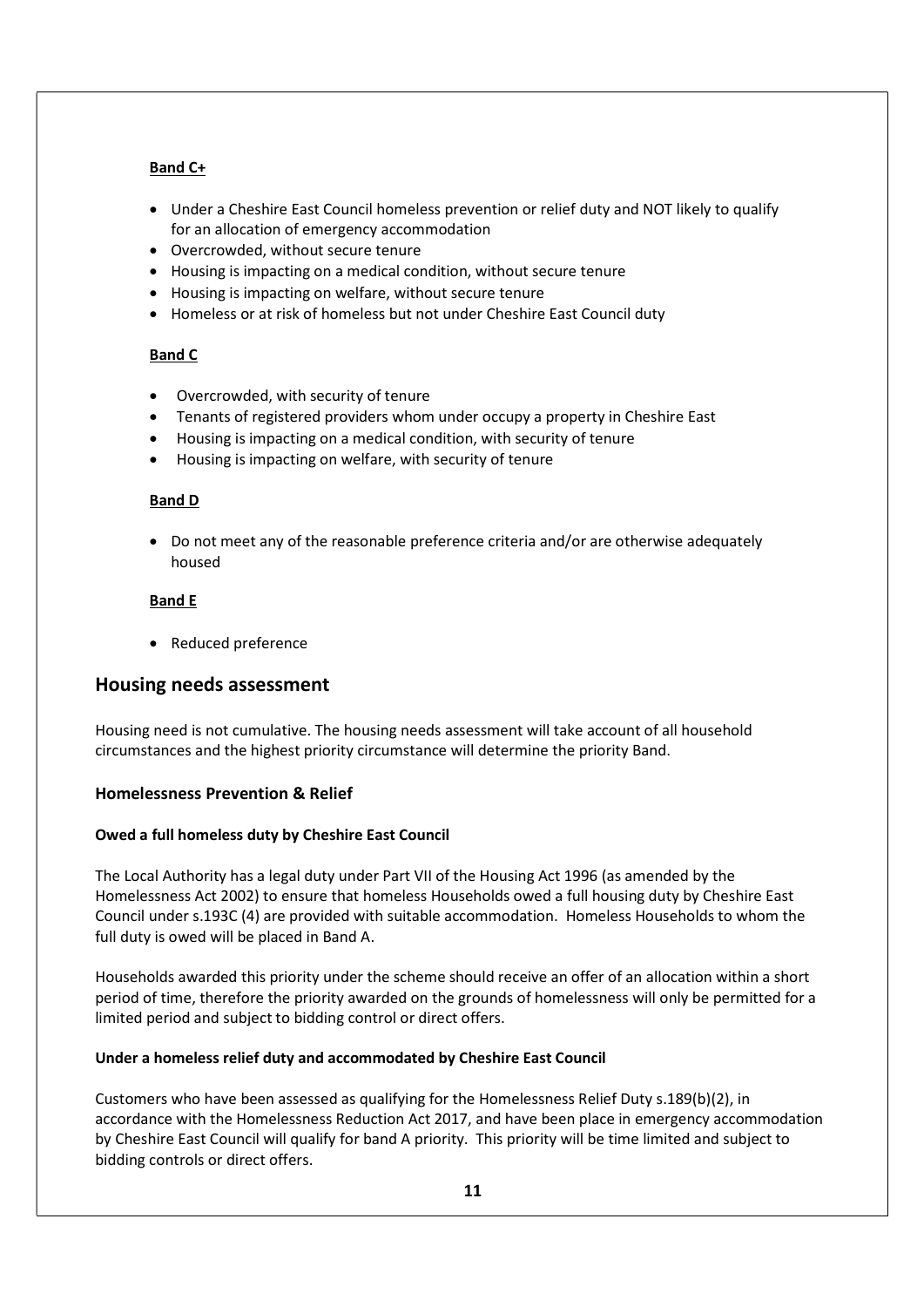#### Under a Cheshire East Council homeless prevention or relief duty and likely to qualify for an allocation of emergency accommodation

Households who are owed a s195(2) prevention or s189(b)(2) relief duty by Cheshire East Council in accordance with the Homelessness Reduction Act AND are likely to qualify for an offer of emergency accommodation, will be placed into Band B. This priority will be time limited and subject to bidding controls or direct offers.

#### Under a Cheshire East Council homeless prevention or relief duty and NOT likely to qualify for an allocation of emergency accommodation

Households who are owed a s195(2) prevention or s189(b)(2) relief duty by Cheshire East Council in accordance with the Homelessness Reduction Act AND are NOT likely to qualify for an offer of emergency accommodation, will be placed into Band C+. This priority will be time limited.

#### Homeless or at risk of homeless but not under Cheshire East Council duty

Where households have elected not to be assessed under the homelessness reduction act or are owed a duty by another local authority; priority band C+ will be awarded to applicants who have:

- Received a non-priority or intentional homeless decision
- Had their prevention or relief duty discharged
- Had their full homeless duty discharged
- Have elected not to be assessed under the homelessness reduction act

AND remain homeless or at risk of homelessness.

#### Unable to occupy current accommodation

Households who cannot physically access their accommodation (long term) or who are in hospital or respite care and have been medically assessed as being unable to return permanently to their current home will be placed in Band A.

#### Armed forces personnel

Current and former armed forces personnel who are already adequately housed will be placed in Band D. Where a household of current or former armed forces personnel has any additional housing need, they will be placed in Band B. (For example: If an applicant is confirmed as having served in the armed forces and is overcrowded, they will be assessed as Band B). Where an applicant is in housing need AND has a serious disability because of service in the armed forces applicants will be placed in band A.

#### Downsizing

Current tenants who occupy larger homes belonging to one of the partner Registered Providers AND who are experiencing issues with affordability maybe placed in band B. Applicants will need to obtain the support of their landlord before being awarded this priority. This assessment differs significantly from the under-occupation priority; sponsorship for this priority would come from and be monitored by the Registered Provider and will be time limited and could be subject to bidding controls or direct offers.

This assessment will not confirm eligibility to any other downsizing schemes held by the partners, nor does it mean that the Registered Provider will finance a move.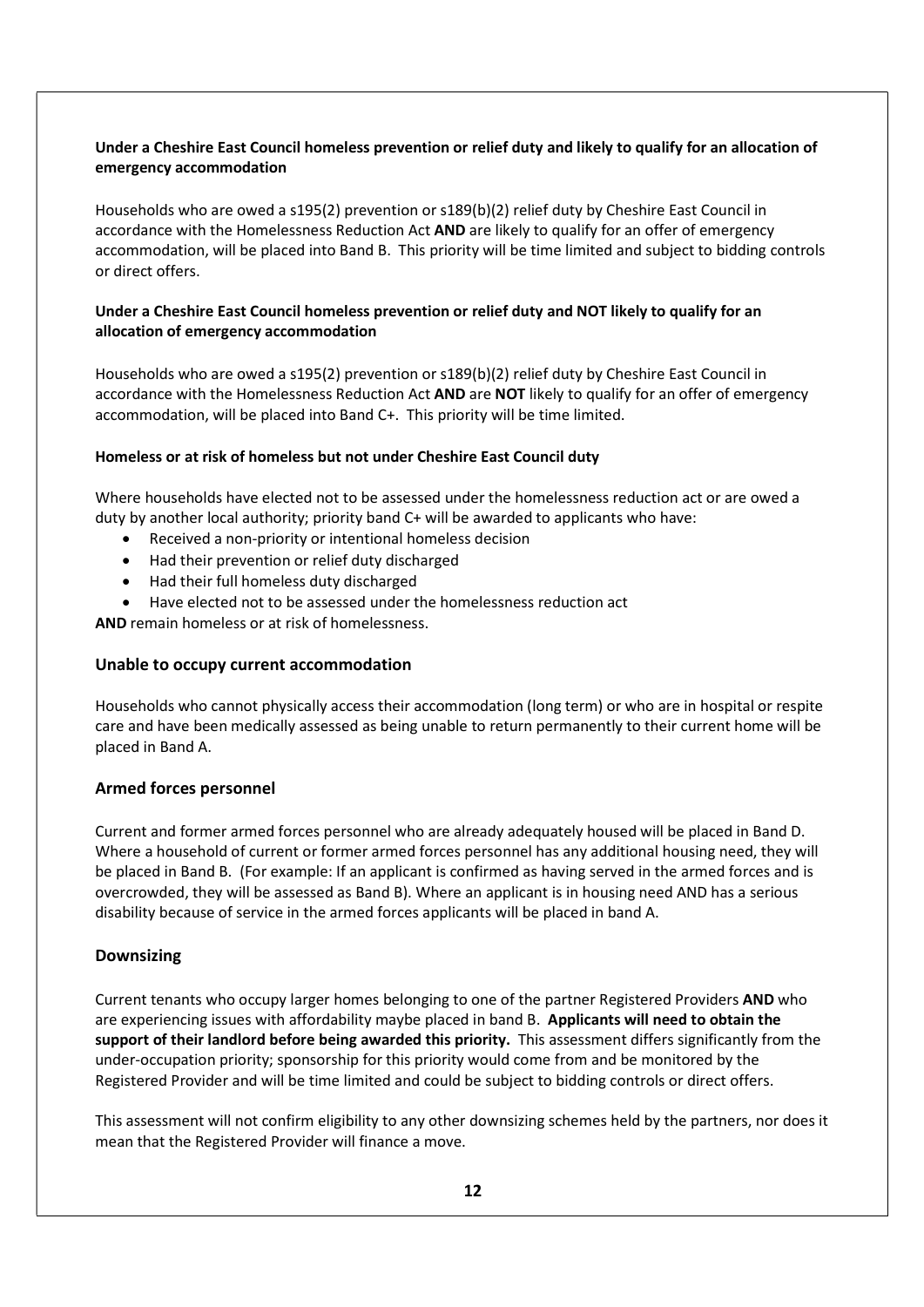#### Living in unsanitary conditions

If Cheshire Homechoice can confirm that an applicant has 'no access' at all to toilet, washing or cooking facilities; or the applicant is statutorily overcrowded, the applicant will be placed in Band B.

For the definition of 'no access' to facilities, Cheshire Homechoice will consider shared access or access to facilities outside of the home to be access. Running water will be enough for the assessment of washing facilities and a microwave is considered sufficient for cooking.

### Households in supported accommodation

Applicants living in short term supported accommodation services in Cheshire East will be placed in Band D.

However, when applicants are confirmed as ready to move on by their supporting service the priority will be increased to Band B.

Definition of short term supported accommodation – Placements must be short term in nature. Sheltered or home-based support would not qualify. The support service must be funded or commissioned by Cheshire East council and the available placements must be exclusive to applicants with a connection to Cheshire East.

Applicants living in longer-term supported accommodation services that no longer qualify for a funded placement or the support provided and have capacity to manage a tenancy independently will be considered under the prevention of homelessness criteria with a view to the suitability of their accommodation.

### Urgent housing need

Additional priority may be awarded where an applicant cannot access their washing or bathing facilities safely due to a physical disability and where adaptations cannot be done to the property to facilitate access. Subject to further assessment by the partners and or the Occupational Therapy Team (where appropriate) applicants will be placed in Band B.

Households with a requirement for equipment to manage a disability which cannot be accommodated in their current home will be placed in Band B.

Where there are pending convictions or intensive ongoing investigations that indicate a significant risk of harm to a member of a household and the police or an ASB co-ordinator (or equivalent) are in support of the fact that a move is the only resolution, applicants will be placed in Band B.

In alignment with the Domestic abuse Act 2021 cases meeting following criteria will be placed in Band B:

- cases referred to Multi-Agency Risk Assessment Conference (MARAC) where there is a risk outside the property, of domestic violence
- where a perpetrator of domestic violence remains a risk to a person/ family that cannot be controlled long term by the police as a matter of public protection
- a move is the only solution.
- More serious issues may be considered in line with Homelessness Legislation.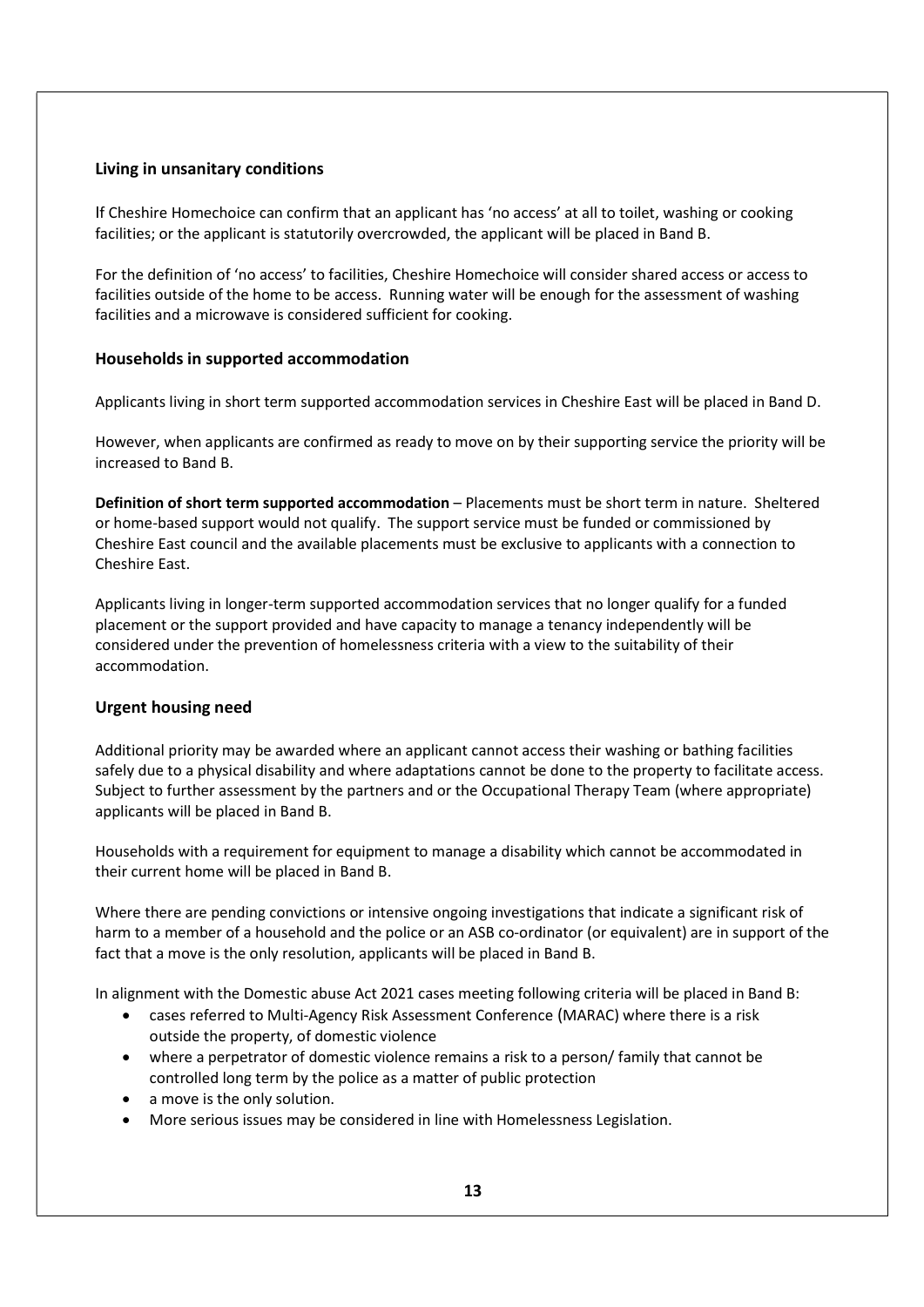Other significant risks of harm including those relating to mental health will also be considered under these criteria.

#### Care leavers

For the purposes of assessing priority, a young person will be considered under the care leaver's policy if they can prove they are, or have previously been, a "Cared for Child" by Cheshire East Council AND are under the age of 26.

Young people who are care leavers of Cheshire East Council under the Children (Leaving Care) Act 2000 and are already adequately housed will be placed in Band D. Where a "care leaver" (as defined above) has any additional housing need they will be placed in Band B. (For example: If an applicant is confirmed as a care leaver and is overcrowded, they will be assessed as Band B). The only exception to this is if the care leaver meets any of the assessment criteria in Band A or Band E

Supporting documentation will be required from the appropriate Local Authority department.

#### **Overcrowding**

If a Household is overcrowded more than the bedroom standard or overcrowded as defined in Part 10 of the Housing Act 1985, they will be placed in Band C+ if they do not have long term security of tenure. Those with security of tenure will be placed in band C. The overcrowding priority does not increase with the number of rooms lacking.

Definition of security of tenure – An applicant who owns their own home or lives in a tenancy with a registered social landlord, that is likely to last longer than 6 months; or applicants in a private tenancy with a remaining term of over 6 months. Only where a notice has been served by a social/ private landlord or mortgage company will tenure be considered insecure.

#### Under occupation

Tenants of Registered Providers within Cheshire East whom under occupy a property and have a need to move to a smaller property, will be assessed as Band C.

If an applicant applies for a property of the same size or larger than their current home their bid may be overlooked by a Registered Provider as this would be considered an abuse of this priority.

For the purposes of assessing overcrowding/ under occupation the following criteria will be applied:

| Household                                         | <b>Bedroom Need</b> |
|---------------------------------------------------|---------------------|
| Single Applicant                                  | Studio/One bedroom  |
| Couple                                            | One bedroom         |
| Person age 21 or over                             | One bedroom         |
| Single child from birth                           | One bedroom         |
| Two children, both under 10 years old             | One bedroom         |
| Two children of the same sex, aged 10-20          | One bedroom         |
| Two children of opposite sex, one or both over 10 | Two bedrooms        |
| years old                                         |                     |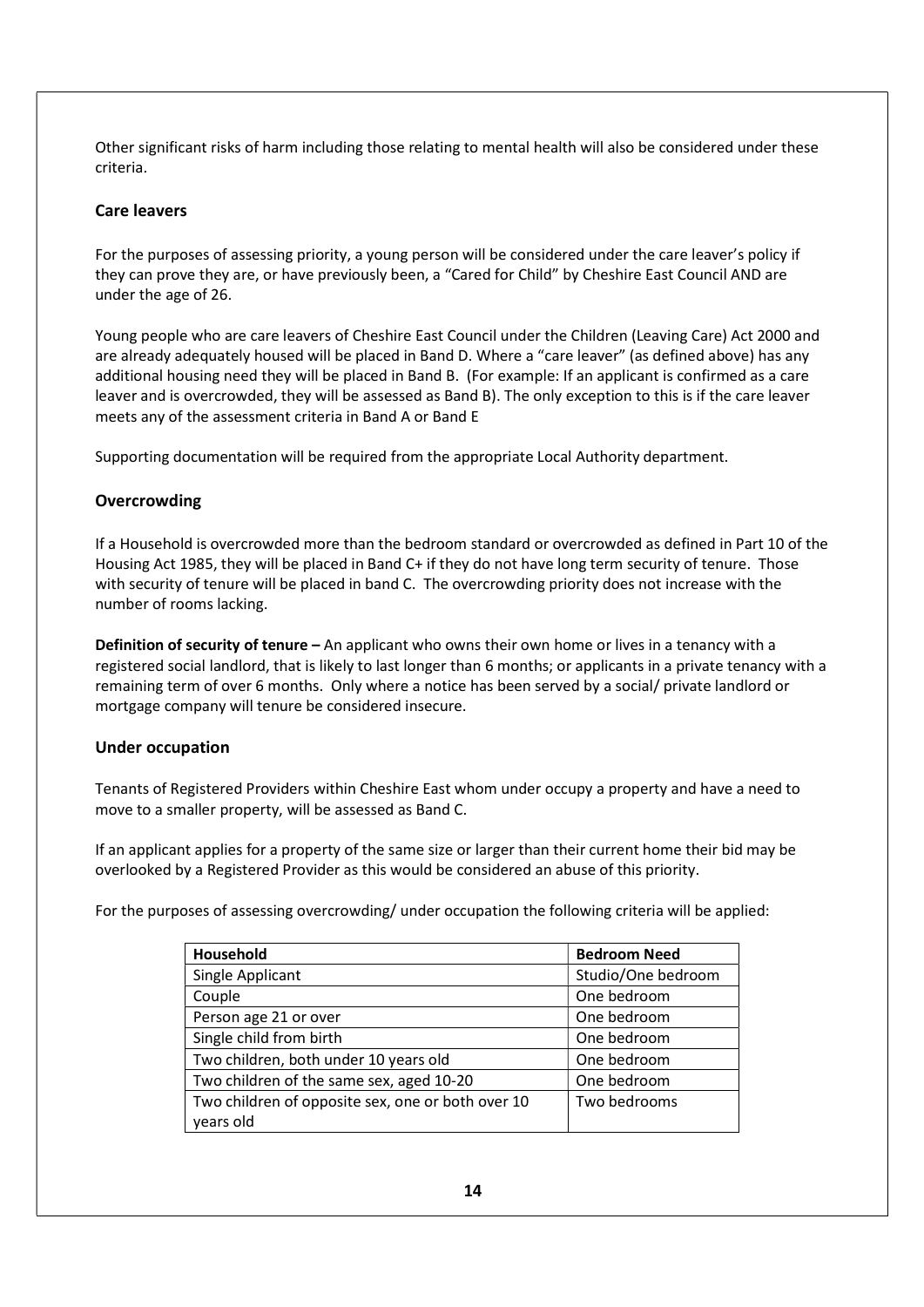#### Housing impact on a medical condition

Where an applicant's current accommodation is having an adverse effect on a diagnosed medical condition of any member of the household who intends to move, applicants will be placed in Band C+ if they have no security of tenure and band C if they have security of tenure.

#### Housing impact on a household's welfare

Where an applicant's current accommodation is having an impact on the welfare of household members, applicants will be placed in Band C+ if they have no security of tenure and band C if they have security of tenure.

Circumstances that will be given consideration under these criteria:

- Anti-social behaviour
- Financial hardship
- Property condition

#### Households with children or pregnant women

Households with children or pregnant women will be placed in Band D unless additional housing need is identified.

#### Reduced preference

A reduced preference assessment overrides all other priority assessments.

In certain circumstances, section 167(2A) of the Housing Act (1966) as amended by the Homelessness Act 2002 allows local authorities to take certain other factors into account when determining priorities between applicants. This can result in the applicant being awarded a lower priority than they would otherwise receive according to their housing needs alone.

Reduced preference may apply when the applicant, or member of the household, has demonstrated unacceptable behaviour which was not serious enough to justify a decision to treat the applicant as ineligible, but which can be considered in assessing the applicant's level of priority. Examples include: -

- Property related debts
- Current or former rent arrears
- Acts of anti-social behaviour that have caused or are likely to cause serious nuisance to neighbours
- Property damage
- Assaulting, abusing or harassing officers or elected members
- Households who have no local connection to Cheshire East
- 2 unreasonable refusals of written/verbal offer or wasting the time of partners
- Intentionally worsening housing circumstances with the intent of increasing priority
- Those applicants who wish to remain on the list but have no intention of bidding presently
- Withholding information that should have been provided
- Providing false information
- No local connection

This list is not exhaustive. Applicants who are given reduced preference will be placed in Band E.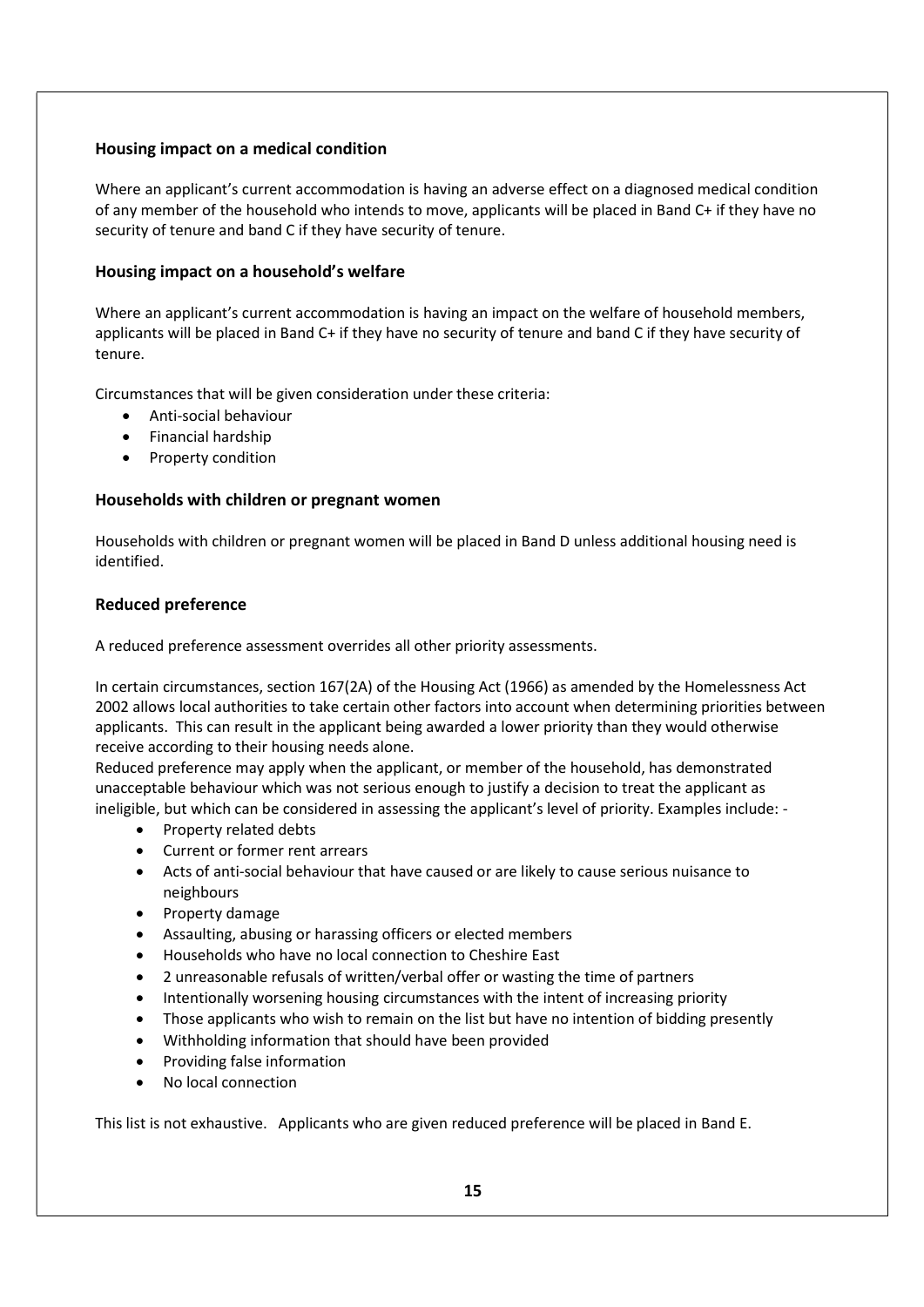A decision to reduce preference will be reviewed, where circumstances have changed, upon written request from the applicant. Each case will be considered on its own merits.

#### Local connection

Applicants who fulfil any of the following will be considered as having a local connection:

- Currently live, or have lived, in settled accommodation within Cheshire East and have done for at least 2 consecutive years
- Have immediate family (mother, father, brother, sister, adult child, adoptive parents) who are currently living in Cheshire East and have done for at least five years or more
- Have a permanent contract of employment based within Cheshire East borough
- Members of the armed forces:

(a) members of the Armed Forces and former Service personnel, where the application is made within five years of discharge

(b) bereaved spouses and civil partners of members of the Armed Forces leaving Services Family Accommodation following the death of their spouse or partner

(c) serving or former members of the Reserve Forces who need to move because of a serious injury, medical condition or disability sustained as a result

Other significant reason

Applicants without a local connection will be placed in Band E. An applicant fleeing Cheshire East to secure temporary refuge from an incident of Domestic Abuse, with a view to make a return to the borough, will not lose their local connection by virtue of the time spent in refuge accommodation.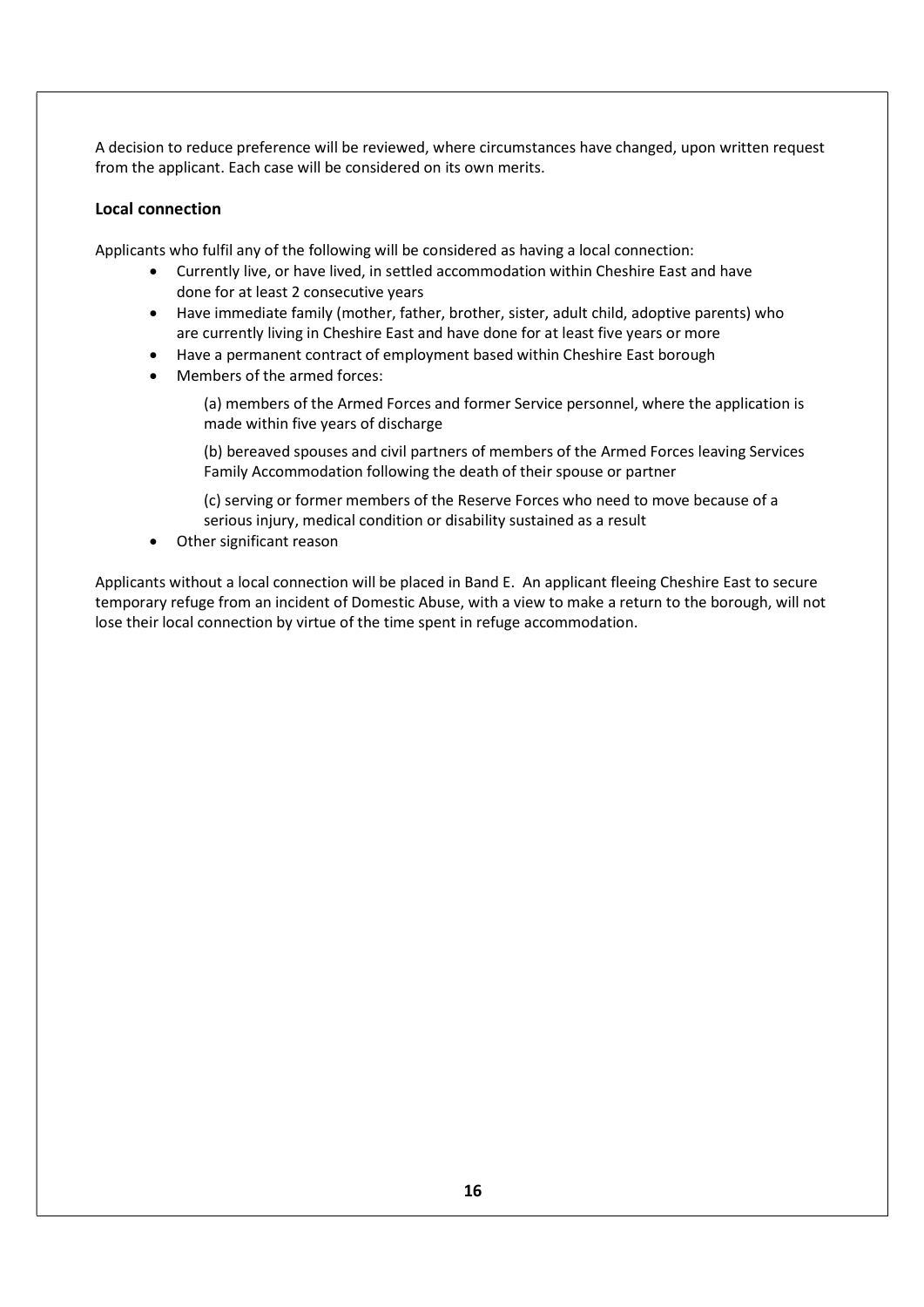## SECTION FOUR ADVERTISING, BIDDING, SHORT LISTING & TENANT SELECTION

Cheshire Homechoice is a Choice Based Lettings scheme that enables applicants to bid for properties they are eligible for. The successful applicant will be decided in line with this policy.

# Advertising properties

Property adverts will be clearly presented to show the charges, property features and local neighbourhood information.

Applicants will be able to view online, the properties for which they are eligible. There will sometimes be restrictions as to which applicants are eligible for a property. Any such restrictions will be made clear in the advert, for example where:

- A property is only suitable for applicants who need adaptations such as a level entry shower
- A property that is ring fenced to certain age groups
- A property that permits wheelchair access

Bids from applicants may be allowed if they cannot match the requirements in an advert, applicants make the decision to place a bid and there is an expectation that they will have read all the advert content including the detailed description. Registered Providers are only able to overlook a bid if restrictions are disclosed in an advert. For example: overlooking applicants that do not have a local or community connection, there must have been a statement in the advert to advise customers that a local or community connection is required.

Property adverts will clearly display the maximum number of household members that a property can accommodate. Registered Providers will aim to maximise the occupancy of a property and under or over occupancy will only be considered if there are no bids from an applicant who can fully occupy all the rooms in a home. In deciding to under occupy a home the Registered Provider must fully consider long term affordability before making an offer.

For the purposes of eligibility, suitable property size will be determined in alignment with Local Housing Allowance guidance and this policy.

Houses will be prioritised to households with children under 16 and bedrooms allocated as a minimum to the criteria below:

| Household                                         | <b>Bedroom Need</b> |
|---------------------------------------------------|---------------------|
| Single Applicant                                  | Studio/One bedroom  |
| Couple                                            | One bedroom         |
| Person aged 16 or over                            | One bedroom         |
| Single child from birth                           | One bedroom         |
| Two children, both under 10 years old             | One bedroom         |
| Two children of the same sex, aged 10-15          | One bedroom         |
| Two children of opposite sex, one or both over 10 | Two bedrooms        |
| years old                                         |                     |

Pregnant women will only be considered for an additional room for baby after baby is born.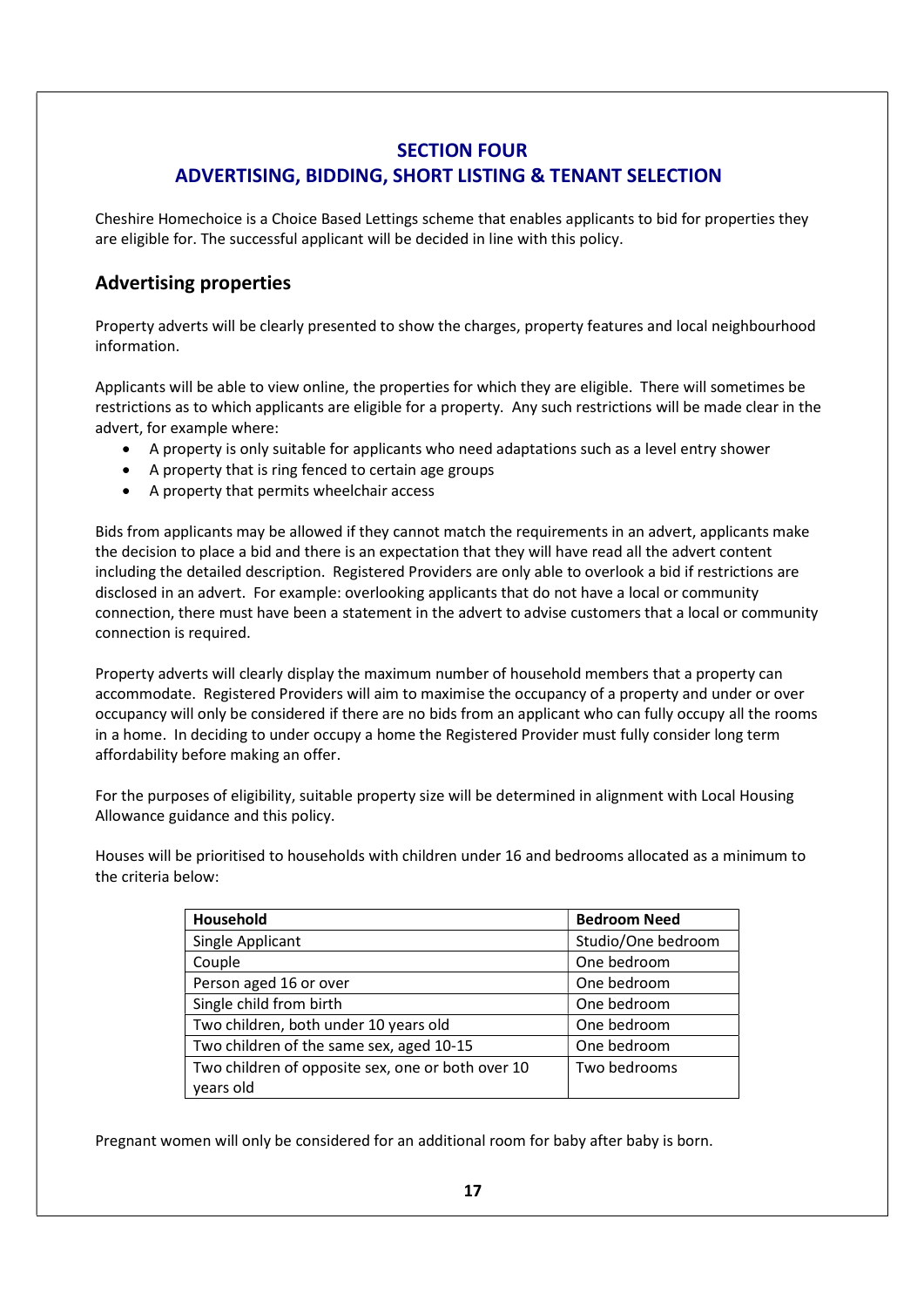#### Extra care housing

Properties with extra care facilities may be advertised as part of the scheme. The service providers will directly match vacant properties to qualifying applicants that meet the eligibility criteria following a detailed assessment of their housing, care, and support needs. Although some extra care facilities will also operate their own waiting list and application process.

#### Affordable housing developments

Affordable housing may also be advertised through the scheme. When new housing developments are built within rural areas a Section 106 agreement may state that applicants who are allocated the properties must have a direct local connection to that specific rural area. When this is the case properties advertised on the Cheshire Homechoice website will make clear what the eligibility criteria are for the property.

## Bidding

Available properties will be advertised daily, and applicants can bid for up to 2 properties at any one time. All vacant homes will be advertised in the first instance for a minimum of 5 days to include a Saturday, Sunday & Monday.

Bids can be placed on properties via the telephone, email, the website, and auto bid. Visitors to Cheshire East Offices will be directed to an internal phone line. Advice and support will be provided to applicants who need it; to ensure they are able to access and use the scheme.

Where a provider has made an offer to an applicant and pending the signing of the tenancy an applicant will no longer be permitted to place bids and any previous bids for other homes should not be considered. Registered Providers are not permitted to offer a home to an applicant who has received an offer.

#### No bids or suitable applicants

If a property is not let on the first advert, providers must re-advertise the property as a "home available now" and consider opening the restrictions (i.e., considering permitting a wider age range, or under occupation or reducing non-working limits). At this time other media can be considered but applicants with a Homechoice application must be given priority or those sourced externally.

#### Bidding support for vulnerable applicants

Cheshire Homechoice places demands on applicants. It gives people an active role in the lettings process and encourages them to place bids on empty properties.

Applicants will need to:

- Receive information on the housing options available
- Have access to and ability to use the technology necessary to apply to Cheshire Homechoice and place bids for properties
- Have the capacity to make decisions based on the information provided

Broadly speaking vulnerability can mean anyone who cannot be actively involved in the choice-based lettings process, for example: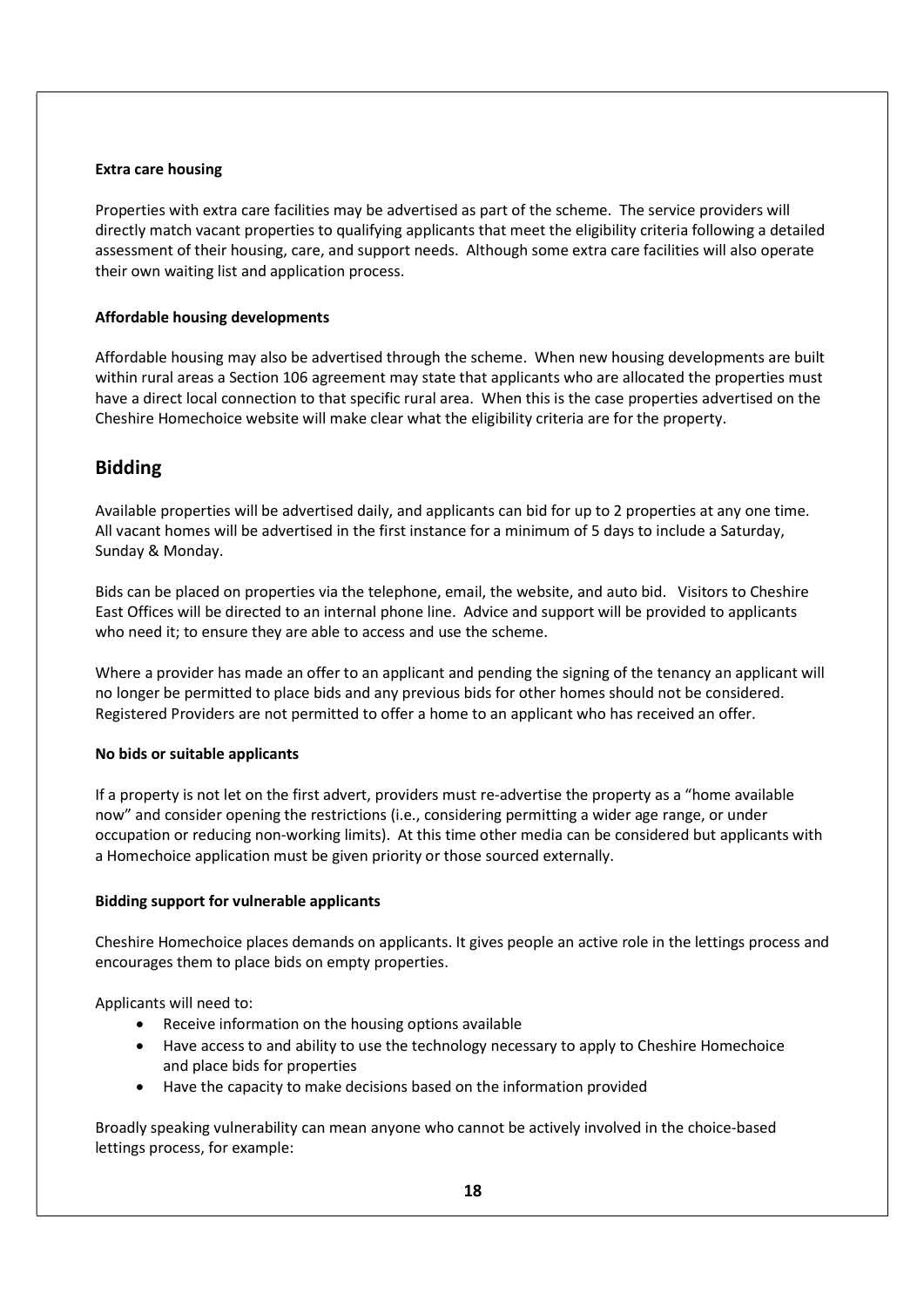- Older people
- People with learning difficulties
- People with mental health issues
- People fleeing domestic violence
- People with drug or alcohol issues
- People with medical needs
- People with sensory impartment

Cheshire Homechoice will ensure vulnerable applicants are able to access the Cheshire Homechoice website. When a vulnerable applicant is identified every effort will be made to assist and support them through the process. In all cases the level and type of support will be decided on an individual basis. Several measures will be put in place to ensure that vulnerable applicants are not disadvantaged for example through:

- Providing appropriate advice and assistance
- Providing information in other formats
- Partnership working with support agencies
- Translating documents on request
- Ensuring appropriate support is available for applicants using the system
- Using auto-bidding and property alerts to improve accessibility.

Wherever possible Cheshire Homechoice would like applicants, whatever their background or presumed ability, to become active participants in the choice-based lettings process. However, it is recognised in limited circumstances it may be necessary to assist certain vulnerable people outside of the choice-based lettings process and to allocate properties to them.

#### Bidding control for homelessness & prevention

Applicants who are awarded priority on the grounds of homelessness or the prevention of homelessness will be closely monitored and reviewed by Cheshire East Housing Options and Homechoice case workers.

# Short listing & tenant selection

Bids on property adverts will be placed in the order of priority e.g., Band A highest priority, then Band B, Band C+ Band C, Band D and finally Band E.

If two or more applicants within the same Band have bid for the same property for which they qualify, the date they entered their current Band will be used to determine the higher priority. If the Band date is the same, the original housing register application registration date will be used to determine priority.

If an applicant is ranked first for more than one property and provided the eligibility criteria are met, they will be contacted to decide which property they wish to consider and no further offers on additional properties will be made.

Once an applicant has accepted an offer of a property, they will no longer be permitted to place any bids. Equally, Registered Providers are not permitted to approach applicants who have accepted an offer with another provider, even if historic bids have been placed.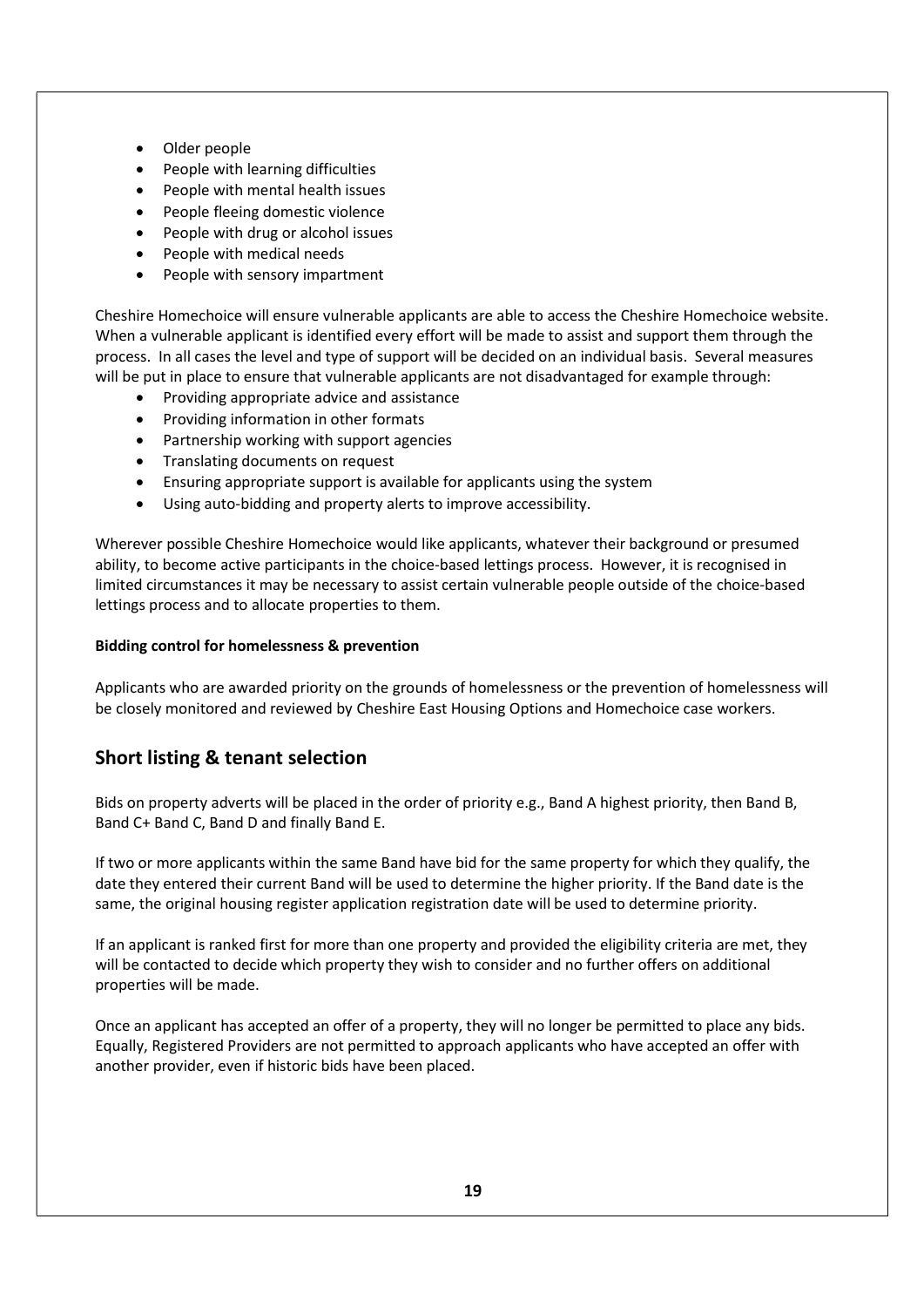#### Shortlisting out of band order

In certain circumstances shortlists may be allocated out of band order and applicants may see that a home they bid for is allocated to an applicant with a lower priority. Reasons for this include:

- Properties with adaptations
- Community connections rural lettings
- New property priority new build lettings
- Multiple unit allocations
- **•** Local lettings
- Houses prioritised for children

#### Properties with adaptations

Adapted properties are homes, which have been designed for or significantly adapted to meet the needs of applicants with physical or sensory disabilities. In most cases, adapted homes will be advertised along with all other vacant homes to ensure that applicants assessed as needing this type of accommodation are given the widest possible choice. On occasion providers may use a bespoke search of applicants on the housing register to make direct offers.

Applicants with a need for adapted accommodation that has been determined by Cheshire East (CE determined need) will be given priority for adapted homes over others in the same priority Band who do not need adaptations.

In selecting an applicant for an adapted property from the short-list, the full circumstances of each case will be considered when deciding who will be offered the property. In some circumstances a property may be allocated out of priority order if a property is particularly suitable for the needs of an applicant.

Applicants with a need for adaptations can also bid for properties without appropriate adaptations, however the applicant must understand that they are likely to be required to fund their own adaptations or to have funding in place from an external source; registered providers are unlikely to fund adaptations.

#### Community connection – Rural lettings

Properties in rural areas may be let under the Cheshire Homechoice policy for meeting local need. Advertisements for these properties will stipulate that those with a community connection will be given preference within the terms of the policy.

The partners of Cheshire Homechoice are mindful of the concerns of residents for stability and sustainability within their communities, but also of the need to foster diversity within those communities and facilitate geographical mobility within the Cheshire East Borough.

In some rural areas we may require applicants to demonstrate a community connection to that settlement. Cheshire Homechoice will make any such requirement clear in the advertisement for the property. In these instances, any applicant currently registered with Cheshire Homechoice may bid; however, preference will be given to the household in the greatest housing need demonstrating the community connection. In the absence of a bid from any applicant with a community connection, the property will be let to an applicant with no community connection.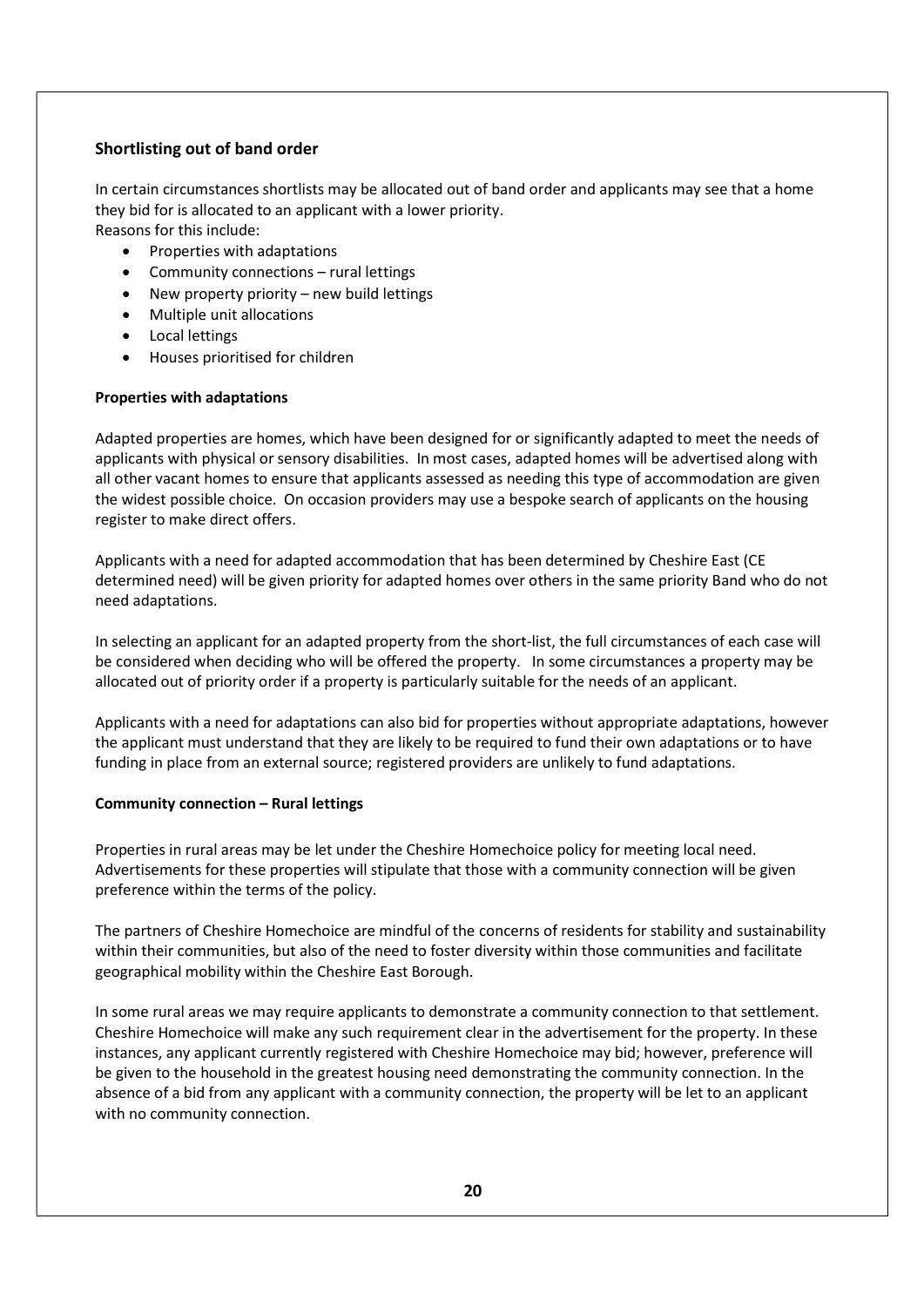In these cases, a person will be deemed to have a community connection if they fulfil one or more of the criteria below. If there is more than one applicant with a connection, they will be considered in the order of their priority Banding and priority date.

- Currently live, or have lived, within the boundaries of the parish or adjoining parish and have done for at least 2 consecutive years
- Have immediate family (sibling, son, daughter, parent, stepparent or adoptive parents) who are currently living within the boundaries of the parish or adjoining parish and have done for at least five years
- Have a permanent contract of employment based within the parish or adjoining parish

An adjoining parish is defined by another rural parish with an adjoining boundary to the parish in which the vacant property is located. The adjoining parish must also fall within the boundaries of Cheshire East Borough.

Allocations will be conducted considering all reasons in their own merit, not comparing against people who can demonstrate a stronger connection. The connections are not tiered.

All applicants will be required to have evidence of their connection to a parish on file before the close of the bidding cycle in which a property is advertised.

#### New property priority - New build lettings

There will be a cascade priority for all new build developments on first let only.

A shortlist for a new property will be re-ordered to ensure that the following cascade of priority is followed: 1<sup>st</sup> priority – Applicants demonstrating a local connection to the town/ village in which the property is being built

2<sup>nd</sup> priority – Applicants currently employed/ key workers and certain voluntary workers

To qualify for a new build priority the evidence of connection or work must be on file before the close of the bidding cycle; this is the applicants' responsibility.

\*\*Where a new property is built within the confines of one of the rural communities the community connection criteria will replace the local connection criteria.

#### Multiple unit allocation

Re-lets (not new build) in multiple unit blocks of flats or maisonettes will be allocated on a 50-50 basis. Lettings will be made in accordance with:

50% to singles over 25, couples and families in employment

50% to applicants in the highest priority band

#### Local lettings

Certain properties may be let in accordance with a Registered Provider's local lettings policy. When properties are advertised on the Cheshire Homechoice website, they will be clearly labelled with the eligibility criteria. Any local lettings policies will be reviewed by Cheshire East before being implemented and annually (where relevant) to ensure that tenant selection is fair, and need is still being met.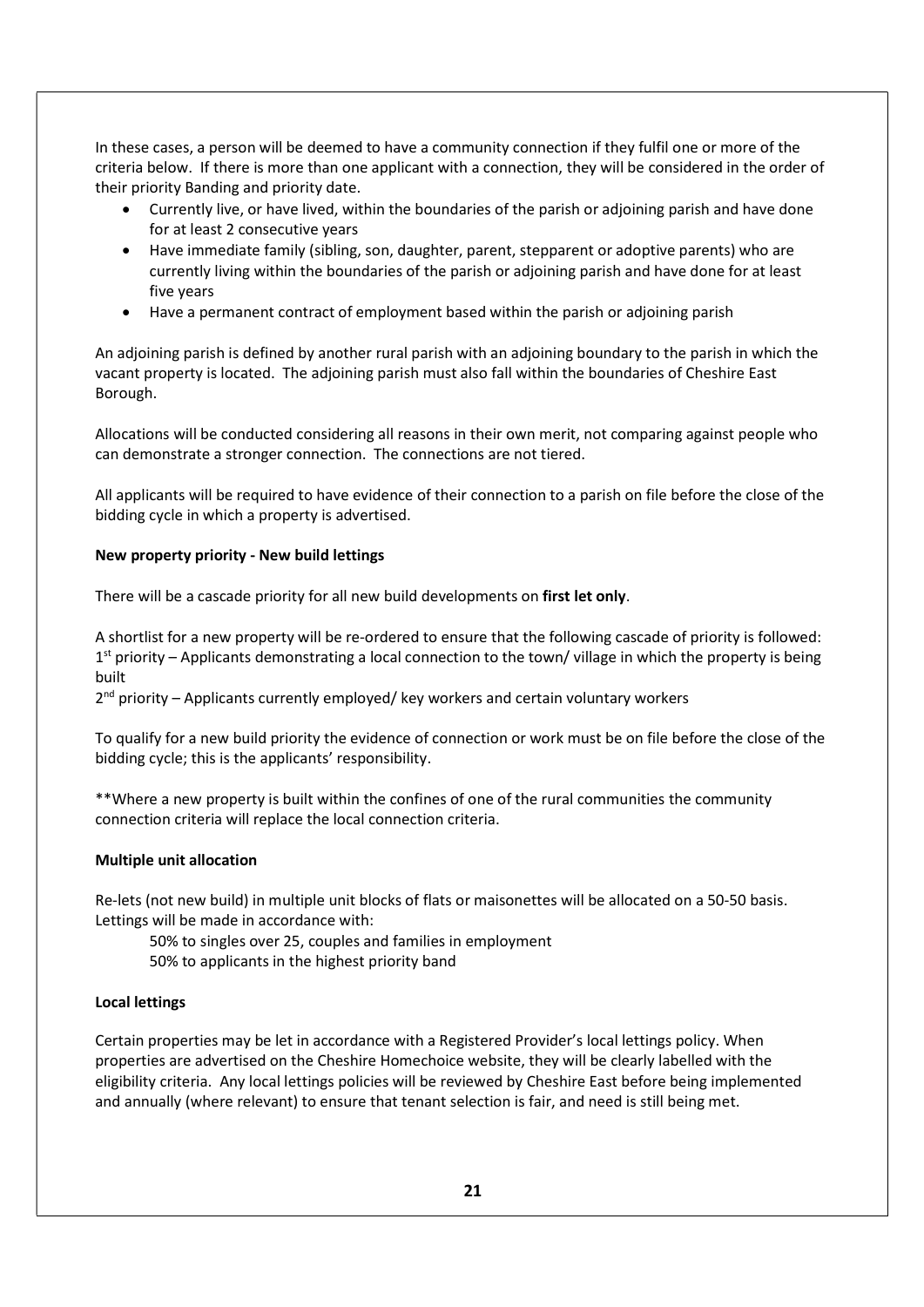#### Houses to children

In respect of public health recommendations and the benefits demonstrated to children though access to outdoor space, houses will be prioritised to households with children under 16.

#### Capital limits & income checks

In some instances, Registered Providers may overlook a bid placed by an applicant if they have sufficient income, equity and/or savings to be able to afford to rent or purchase a property on the open market.

Assessments may be conducted by Registered Providers to ensure that applicants can afford to pay the rent for a property before an offer is made. If an applicant cannot afford to pay the rent, their bid for a property might be overlooked.

Where an applicant is deemed not to be able to afford a home, despite being eligible for the housing related benefits to support the rent, Registered Providers should be providing access to or referring to financial support services.

The procedure for assessments will be shared with the Local Authority and monitored to ensure that access to social/ affordable housing by vulnerable applicants is not being restricted. Registered providers will be responsible for promoting financial inclusion for all applicants.

#### Viewing properties and receiving offers

Registered Providers may request additional information to support the allocation process.

A formal offer of accommodation will not be made until the information and/or supporting evidence has been provided and failure to do so may lead to an application being closed.

Applicants who unreasonably refuse 2 verbal/written offers within a 12-month period will have their priority reduced to Band E for a period of 12 months. Applicants accepted as Statutorily Homeless will be assessed in line with current housing legislation that applies to refusing offers.

If an applicant does not agree with their priority being reduced, they can request a review.

#### Feedback on results

Lettings results will be made available to the public via the Homechoice website (feedback). Results will include:

- Lettings results for property type and neighbourhood
- The total number of bids made for the property
- The successful applicant's registration date and/or priority Band
- Properties described as a management let, where an offer was made, and the property was not advertised/ or the property advert was no successful in facilitating tenant selection
- The results of customer satisfaction surveys.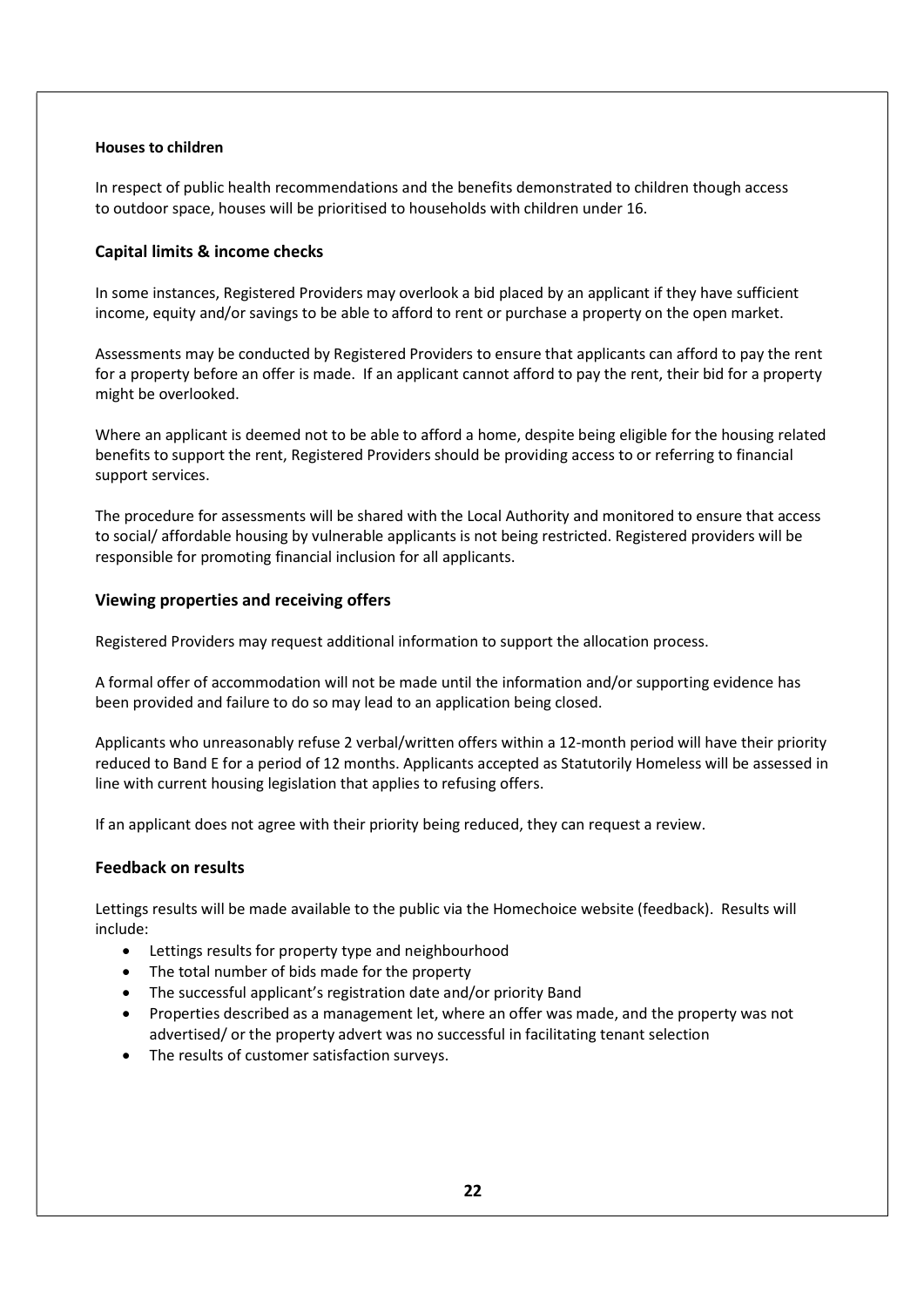### Direct lets

The partner Registered Providers will advertise ALL vacant properties via Cheshire Homechoice. There will be certain occasions when a property cannot be advertised, for example:

- An emergency move for an existing tenant
- Where a property has specific adaptations, and a tenant has been sourced from the register via a bespoke search
- Where a shortlist for a similar property has been used
- Where a property has not been let to an applicant from a shortlist and the provider used alternative media

The Cheshire Homechoice Panel will monitor all lets made outside of the choice-based lettings process to ensure fairness and for transparency all direct lets will be recorded online, for public information.

#### **Nominations**

Registered Providers (not formal Cheshire Homechoice partners) operating within Cheshire East will provide at least 50% of their vacancies (excluding transfers) for nominations via the scheme. The Local Authority will monitor to ensure compliance with the nomination agreements in their area.

#### Future development of the scheme

Cheshire Homechoice is committed to continually reviewing its practices and procedures associated with this policy, to ensure a consistent and joined up approach in the delivery of a first-class choice-based lettings service.